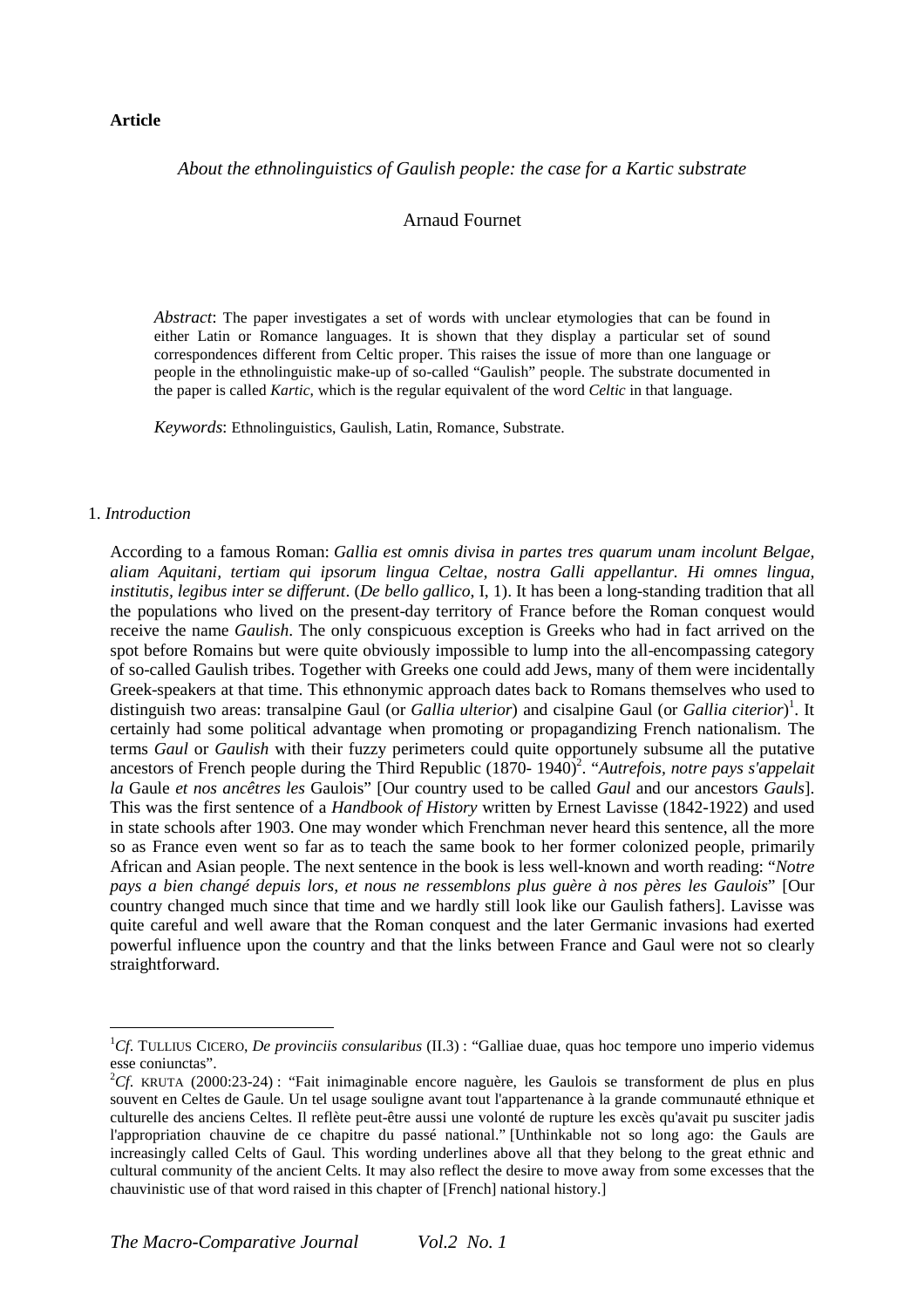As mentioned before in the narration of his military feats and war crimes in *De bello gallico*, Gaius Julius CAESAR (100-40 BCE) distinguished three kinds of Gaulish people, to whom he assigned in addition separate geographic areas. This is the ethnolinguistic pattern which we will try to assess and understand. On the one hand his report is to a large extent a self-glorifying opus, but after all it may also contain a minimal amount of historical realism. Besides the humble truth is that his narrative is the only document to this day to provide an ethnolinguistic picture of Gaul's inhabitants<sup>3</sup>: *Aquitanians, Celts, Belgians, differing among them as to languages, institutions and laws*. Aquitanians are usually agreed to be the direct ancestors of present-day Basque people<sup>4</sup>. Works by Luis MICHELENA (1915-1987) indicate that most names listed as *Aquitanian* by the Romans are made up of morphemes that are quite transparently Basque words: NESKATO ~ Basque *neskato* "daugher", ANDERE ~ *andere* "woman", CISSON ~ *gizon* "man", OSSO- ~ OXSO- ~ *otso* "wolf", HERAUS- ~ *herauts* "boar", -CORRI ~ *gorri* "red", -BERRI ~ *berri* "new", -BELEX ~ *beltz* "black", etc. Among others this analysis is accepted by Venceslas KRUTA (2000:626).

For the Aquitanians the case would therefore appear to be settled with much certainty and reliability. The issue remains pending for Belgians. The paper is divided in two main sections: a short survey of what could be called the unitarist approach of the Gaulish tribes as a kind of embryonic Pre-French "nation" and a second part which describes our method and its tentative results as regards the possible ethnolinguistics of "Gaulish" peoples.

#### 2. *The traditional unitarist approach of Gaulish*

 $\overline{a}$ 

A representative of the unitarist approach of "Gauls" is in my opinion the contemporary archeologist Jean-Louis Brunaux. He wrote several books on that topic among which Brunaux (2008) more recently. This book is a kind of historiography of the relation between Gaulish and French people, but a rather personal one as the author is deeply convinced that both can nearly be equated: Gaul is "un pays qui préfigure la France" [a country that prefigures<sup>5</sup> France] (2008:21). A number of phrases are unambiguous and sometimes awesome: "nation gauloise" [Gaulish nation] (2008:53-54), "identité gauloise" [Gaulish identity] (2008:7), "population antérieure à laquelle appartient l'immense majorité du peuple français" [a former population to which the immense majority of the French people belongs] (2008:24), "lente et mais sûre émergence du sentiment d'un pays commun" [a slow but certain emergence of the feeling of a common country] (2008:41), "façon de voir leur pays" [way of seeing their country] (2008:43), "très proches de nous"<sup>6</sup> [very close to us] (2008:47). Needless to say that this book would seem to be based on scientific history but very much reads like a classical *Myth of Origins*. It can be noted that Brunaux (2008) does not mention Basque people explicitly nor Greeks or Jews, who would not fit in the purely Celtic "Gaulish" nation foreshadowing France.

<sup>3</sup>*Cf*. BRUNAUX (1986:53): "Et nous n'avons aujourd'hui pas d'autre possibilité que de nous fonder sur des bases aussi imprécises." [And we have no choice but to resort to this imprecise basis]. Cf. KRUTA (2000:633) for a similar observation.

<sup>&</sup>lt;sup>4</sup>Most Bascologists like MICHELENA, TRASK and MORVAN agree on that issue: for example MORVAN (2004:11): "La Gascogne et ses zones limitrophes fourmillent de noms de lieux d'aspect basque" [The Gascogne province and the neighboring areas are filled with place names with a Basque outlook].

<sup>5</sup>*Cf*. BRUNAUX (2008:30): "il n'en demeure pas moins évident pour chacun d'entre nous que cette Gaule, à la fois si proche et si étrange, préfigurait bien la France dans ses limites - les mêmes depuis plus de vingt siècles - et dans ses variétés régionales qui, elles, ont traversé l'histoire." [It remains obvious to any of us that Gaul, being both so close and so strange, did prefigure France in its borders - the same since twenty centuries - and in its regional diversity, which have resisted time.]

<sup>6</sup>*Cf*. BRUNAUX (1986:6): "Ce rite de fertilité qui allie le porc, le pourrissement, les graines, la fosse, les champs, et la femme comme acteur, avait certainement son correspondant quelques régions du monde celtique, même si tous les éléments n'y étaient peut-être pas présents. Ces thèmes paraissent avoir été habituels à la mentalité religieuse des Celtes." [This fertility rite which combines pigs, rottenness, seeds, a ditch, fields and women [sic] as actors, certainly had their equivalent in some regions of the Celtic world, even if all elements might have not been presents. These themes seems to have been usual in the religious mindset of the Celts."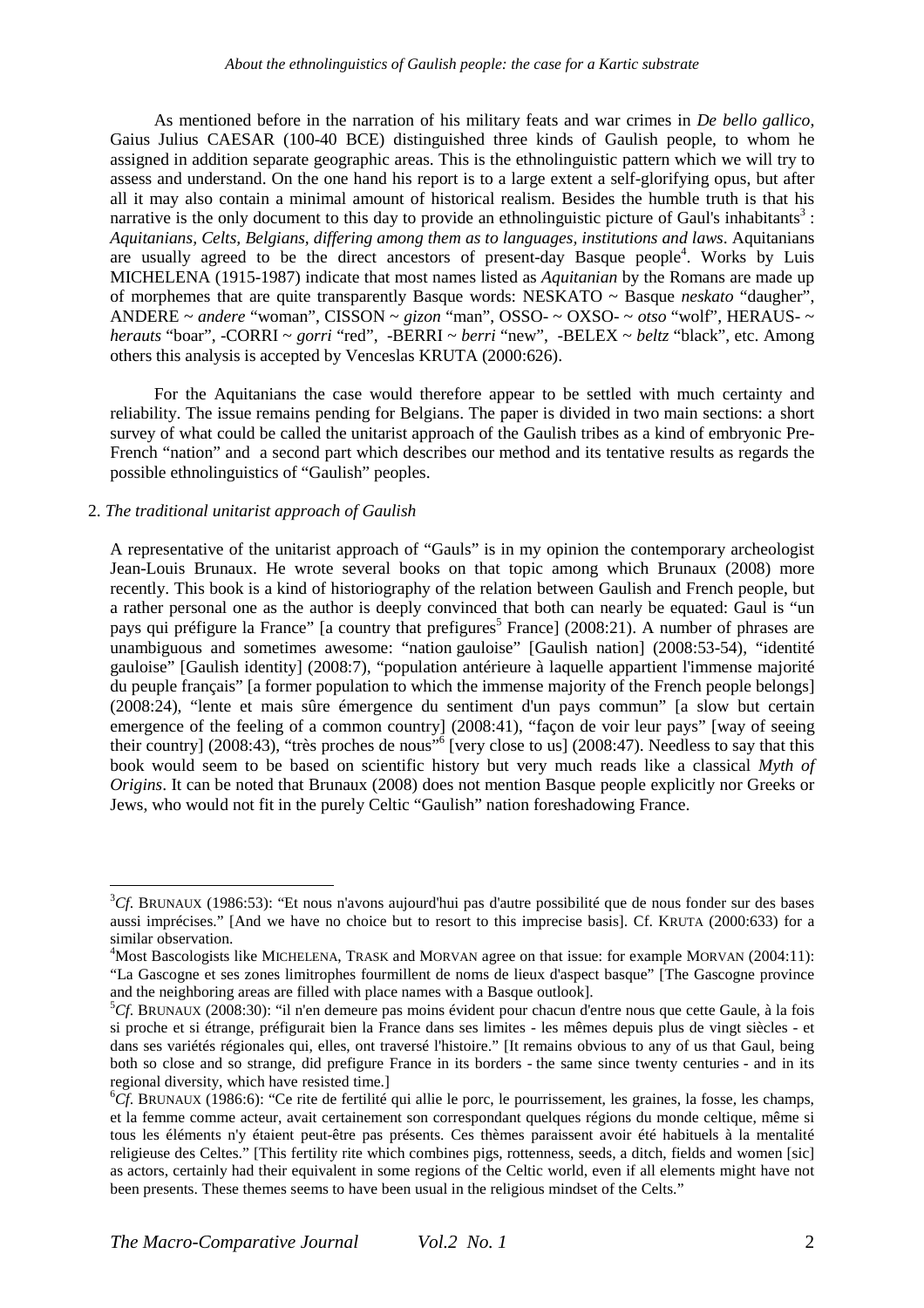Another book by Brunaux (1986) on sanctuaries paradoxically provides considerable reasons to think that the differences between Northern inhabitants and Southern inhabitants were indeed deep and not infrequently contradicts itself:

"Rien ne permet de dire que les druides de tous les peuples avaient des croyances communes. Tout porte à croire le contraire : la diversité des panthéons, des situations sociales et politiques, devait trouver son reflet dans la philosophie et la mythologie druidique. Il n'est d'ailleurs pas certain que les druides aient existé partout. Ils ne sont pas mentionnés en Galatie, alors qu'on y parle de rois-prêtres. En Cisalpine, il n'est question que de vates." [Nothing enables to say that druids of all these peoples had common beliefs. Everything tends to show the opposite: the diversity of pantheons, of social and political situations, must have been reflected in the druidic philosophy and mythology. Besides it is not certain that druids existed everywhere. They are not mentioned in Galatia where king-preasts are mentioned. In cisalpine Gaul only vates [prophets] are heard of] Brunaux (1986:63)

"En revanche, les liens qu'instauraient la religion et le druidisme étaient autrement plus solides et unificateurs." [On the contrary the links created by religion and druidism were much more solid and unifying] BRUNAUX (1986:6)

Burials are also an issue:

"Du Ve au IIIe siècle, les Gaulois, et d'une façon plus générale, les Celtes, sont enterrés dans des tombes rectangulaires." [From the 5th to the 3rd century Gaulish people and more generally Celts were buried in rectangular graves] Brunaux (1986:86)

"Il semble que l'incinération soit apparue dès la fin du IVe siècle dans le Nord de la France et qu'elle se soit répandue progressivement vers le sud et l'est, dans le courant du IIIe siècle. On ne peut dire encore si l'arrivée des Belges à cette époque a influencé ce rite funéraire ou bien si ce changement de rite est le reflet de nouvelles croyances." [It seems that incineration appeared at the end of the 4th century in northern France and gradually spread to the south and the east during the 3rd century. It cannot be asserted yet if the arrival of Belgians at that time influenced that funerary rite or if this change in rites reflects new beliefs] Brunaux (1986:87)

It can also be noted that the Caesarian model of people occupying separate areas, somehow as many modern European states do, is highly dubious:

"Partout les migrations avaient semé des fragments de la grande famille celtique et chaque peuple se connaissait des liens de parenté, ainsi qu'en témoigne parfois leur nom gardé en commun. Ainsi en est-il des Volques et des Tectosages que l'on signale près de Toulouse, près de Nîmes, dans la forêt hercynienne et même en Asie mineure." [Migrations have sown everywhere fragments of the great Celtic family and each people had external links, sometimes shown by their shared ethnonyms. This is the case for the Volques and Tectosages, who lived near Toulouse, near Nimes, in the Hercynian Forest and even in Asia Minor.] Brunaux (1986:6).

The intermingling of people is mentioned by other authors as well:

"La biritualité, pratique des deux rites au sein de la même communauté, fréquemment constatée dans les nécropoles du milieu danubien au IIIe s. av. J-C, est le reflet du caractère composite [sic] - Celtes de différentes origines et indigènes - de la population de ces régions." [Birituality, the practice of two rites within a given community, frequently observed in necropolises of the Danubian waterbasin during the 3rd century BCE, reflects the composite nature of the population in these regions: Celts of different origins and locals.] kruta (2000:679) sv Incinération.

The conclusion to be reached is therefore that the potential linguistic differences between the different "Gaulish" tribes and peoples are a real issue that needs to be investigated, in line with the clear and doubtless absence of real unity of the so-called Gauls as regards most other cultural features, a situation that even the most unitarist siders cannot hide.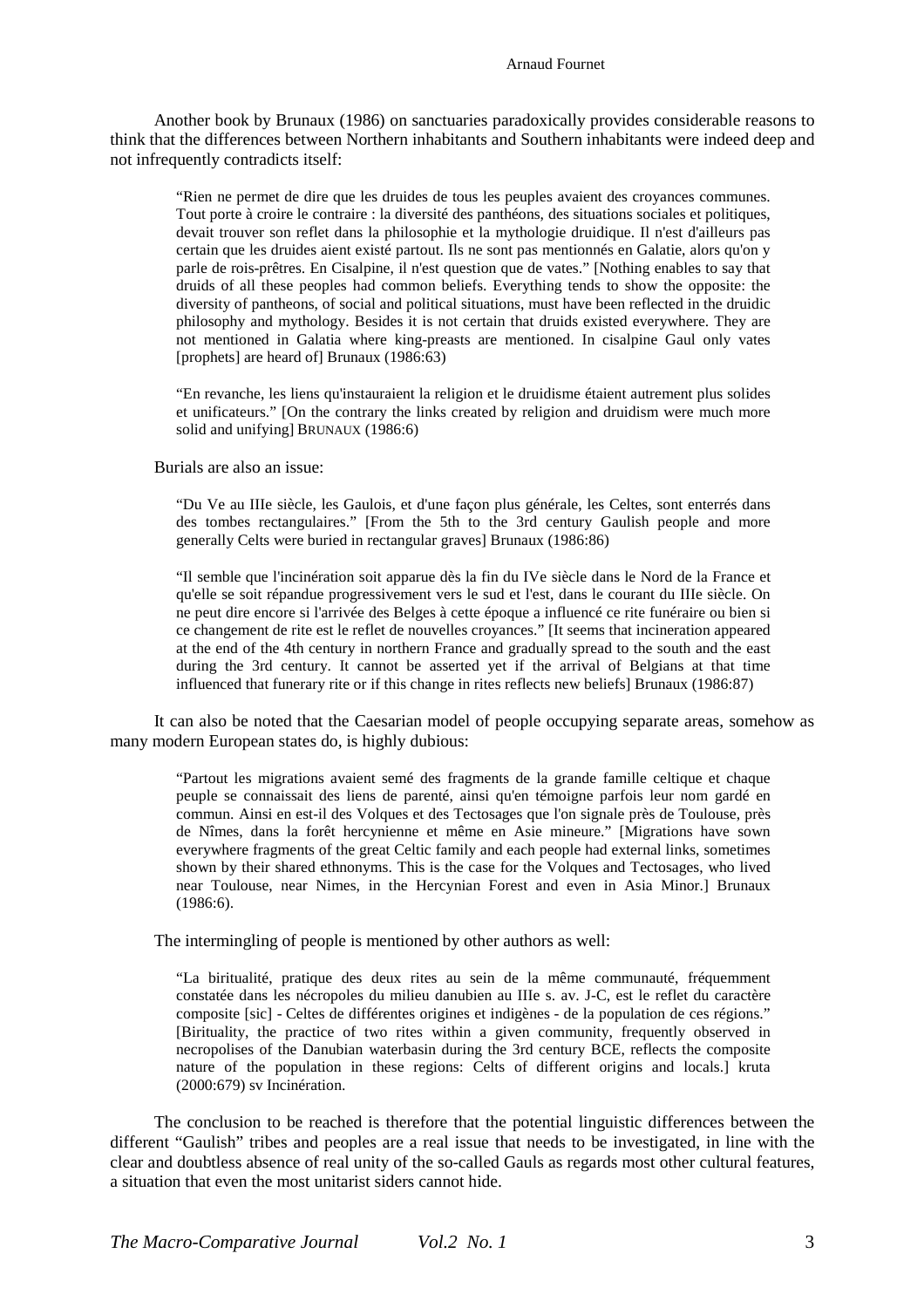#### 3. *Our approach of Gaulish ethnolinguistics*

If one takes in earnest the issue of distinguishing several varieties of Gaulish peoples and languages, then the question becomes: on which criteria should they be distinguished? We have mentioned before the case of Aquitanians: their language can be easily compared with modern Basque. Aquitanian is coherent phonetically and semantically with an existing comparative basis. What other comparative bases are available? Obviously some of the Gauls were Celts and the component that is properly Celtic can be identified because it has cognates in other Celtic languages and because this component can be traced back to Proto-Indo-European at a deep level and to Italo-Celtic as a shallower level, be that "node" of only areal or maybe genetic validity. That component will be called Celto-Gaulish in this paper. It can be defined as the lexemes that have clear Celtic and Indo-European ancedents.

Now French, French dialects and more generally Latin and Romance languages contain an array of subtratic words that can be accounted for neither by Latin, Italic nor by Celto-Gaulish. It is well known that substrates tend to be logically *circular* entities: unattested ghost languages used to describe or explain words of unknown origin. No doubt a troublesome methodological and epistemological feature. Assigning a "Gaulish" origin to any kind of unexplained word, as even outstanding scholars like Von Wartburg (1888-1971) tend to do, is either an aporia or a delusion, especially when that supposedly "Gaulish" origin cannot be duly confirmed by Celtic counterparts or Indo-European derivation. This nearly amounts to sweeping issues under the rug or postponing a real analysis. Typically dubious ghost entities are exemplified by such words as *Mediterranean* or Meillet's *popular* words. It cannot be emphasized too much that such labels have no explanatory nor descriptive potential at all.

The main issue is to sort out substratic words according to their potential Celticity: those that are truly Celtic words, and therefore Celto-Gaulish in our framework, and to identify other sets of words that display other profiles. Two words will exemplify our purpose: \**pata* 'paw' and \**rat-* 'rat'. They are widespread in Romance and also appear in some Germanic languages. Both have a striking structural similarity with IEW 790 \**ped*- 'foot' and IEW 854 \**rēd*- 'to gnaw'. It takes sound changes like PIE \**d* > \**t* and PIE \**e* > \**a* to derive them from well known proto-forms. I am not aware that this comparison has ever been made. Quite obviously the preservation of \**p* and the devoicing of \**d* is not what is expected in a Celtic language<sup>7</sup>. The point is that these two words are derivable from PIE forms but according to sound laws that are not those exhibited by truly Celtic languages. This analysis raises the issue of non-Celtic languages of Indo-European descent alongside truly Celtic ones being spoken over Gaul's territory (and beyond). It can be noted that the hypothesis of Pre-Celtic substrates of Indo-European nature has already been proposed by specialists of "Gaulish": "Il s'agit pt ê. d'un mot indoeuropéen pré-celtique des Alpes, passé aux Celtes. Sur la présence possible, au Néolithique, de populations indo-européennes dans les Alpes, voir les ouvrages [...]" [It may be a Preceltic Indo-European word used in the Alps and borrowed by Celts. About the possible presence, during Neolithic, of Indo-European populations in the Alps, see the following works [...] Delamarre (2003:268).

As will appear below the non-Celtic language exemplified by the words \**pata* 'paw' and \**rat-* 'rat' displays the following sound changes:

 $-$  labials: PIE  $*_{W, *b, *bh} > *b$ .

 $\overline{a}$ 

 $-$  rhotics : PIE  $*$ *r* > *l*, PIE  $*$ *l* > *rr* (except word-initially PIE  $*$ *l* > *r*),

- voiced, aspirated stops: PIE  $*g(h) > k$ , PIE  $*d(h) > t$ ,
- $-$  voiceless stops (intervocalically): PIE  $*k > kk$ ,  $*t > tt$ .

<sup>&</sup>lt;sup>7</sup>Cf. FORTSON (2010:310): "Celtic is a centum branch, having merged the palatal velars with the ordinary velars. A defining change was the loss of \**p* in most positions, as in Oir. *athair* 'father' < \**ph2tēr*." Cf. Arles < \**paraplat*-.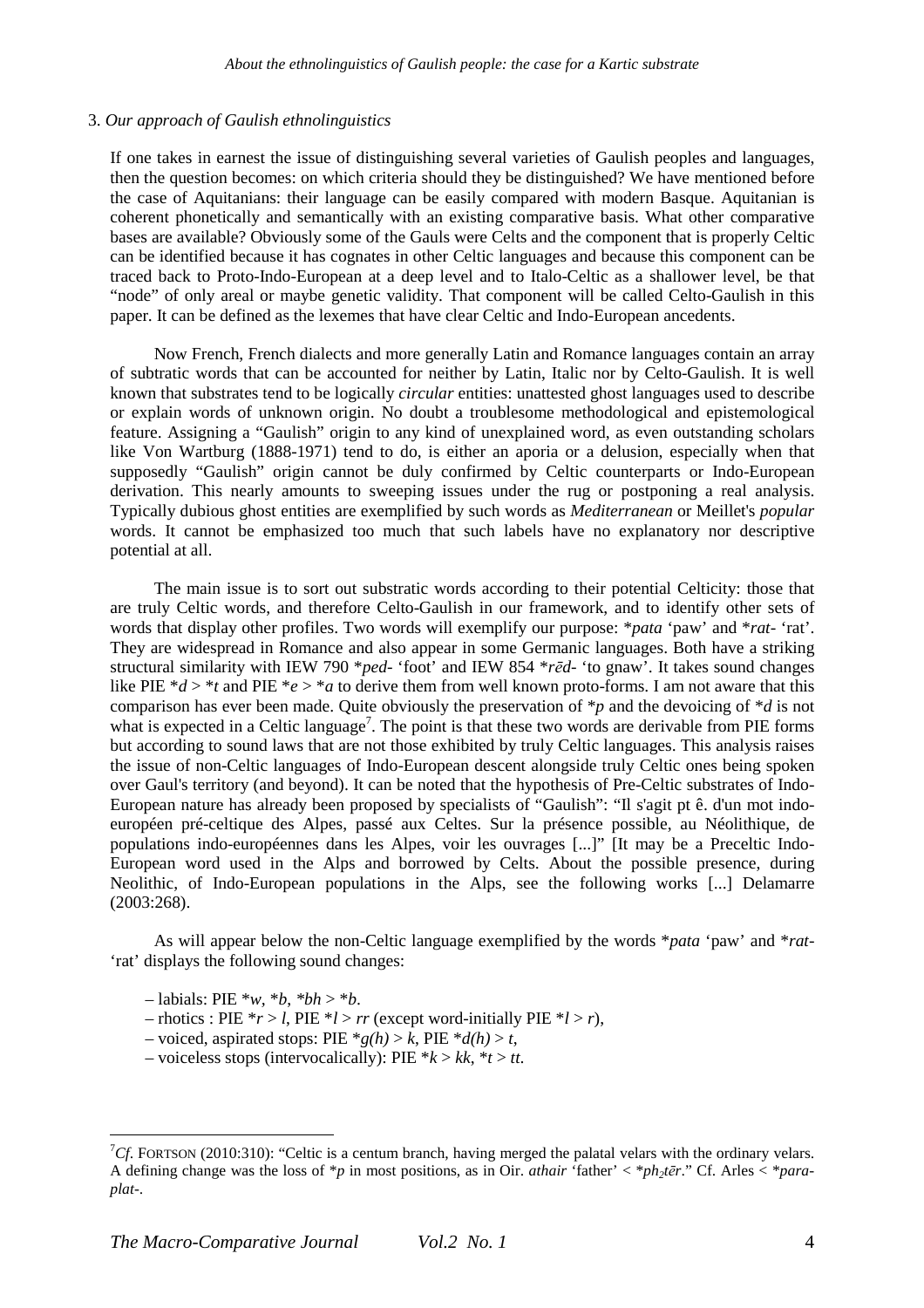#### Arnaud Fournet

It can be noted that this language is not characterized by lenition but by fortition. A typical feature of that language is a large number of intervocalic geminates: *rr*, *kk*, *tt*. This language will be called Kartic in the paper, as Celtic becomes Kartic when that set of sound laws is applied to the word Celtic itself. Normally Kartic words display the change: PIE  $r > l$ , but it can be observed that the word \**rat*- < \**rōd*- is irregular from that point of view and displays a mixture of phonetic features. The *d* is devoiced as expected but the *r* is kept.

It can also be observed that Celtic languages also contain a number of Kartic words, which adds to the complexity of the situation. For example the root IEW 681 \**leu* 'mud, dirt' is regularly represented by Celto-Gaulish *lŭto*-8 , Old Irish *loth* 'mud, swamp' (< \**lutā*), Breton *loudour* 'dirty' (<\**lout*- ). This root is also represented by Latin *lutum* 'mud' and Greek *lũma* 'dirt'. At the same time Insular Celtic has another root \**rut[t]u*- 'mud': Old Breton *rod* , Welsh *rhwd* 'dirt, dust'. This form does not have any Indo-European antecedent with initial *r*. It appears that  $**rut*/t/u-$  is the Kartic equivalent of truly Celtic *lŭt*-. Another Breton word *darne* 'piece, part', hence the late borrowing: French *darne* 'piece of a fish', can be compared with IEW 175 \**dā* 'to divide'. Breton can be the Kartic reflex of \**dālvna* 'division, part'.

It therefore appears that "Gaulish" is not a one-layered substrate but that underneath Celtic there exists another layer of Indo-European nature: Kartic. As will appear below Celto-Gaulish and Kartic do not account for all supposedly "Gaulish" words and more entities need to be postulated.

In the following sections words are listed according to sources: (1) supposedly "Gaulish" words in Roman and Greek authors, (2) supposedly "Gaulish" words with reflexes in French or dialectal French, (3) supposedly "Gaulish" words with toponymic reflexes and (4) French words with no received etymology which can be explained by Kartic.

# 4. *Supposedly "Gaulish" words in ancient Latin or Greek glosses*

In this section words attributed to "Gaulish" by Roman or Greek authors of the Antiquity will be examined. Some of these words still exist in French, Romance and sometimes Germanic languages. Our aim is not to duplicate Delamarre (2003) and only a relevant selection of words is presented. In addition in some cases Delamarre (2003) would appear not to mention potentially "Gaulish" words.

- *\*akaunon* 'stone' < *\*ak(a)mnon* < IEW \**ak*-. Attested in *acaunomarga* 'of stone-marl': Pliny (17.42) "intermixto lapidae terrae". A true Celto-Gaulish word. Cf. Delamarre (2003:30-31, 181).
- *alauda* > French *alouette* 'lark'. Pliny (11.121) "avis galerita quae Gallice alauda dicitur". The word is only "Gaulish" with no Celtic counterpart. Delamarre (2003:36) tries to segment the word as a root *al*- and a suffix -*auda* but observes that there is no satisfactory IE root to account for \**al*. We prefer segmenting *a-lau-da* as will be discussed below.
- *alausa* 'a kind of fish from the Moselle called shad / Culpea alosa' > French *alose.* Ausonius (Moselle 127). The word is only "Gaulish" with no Celtic counterpart. Also present in Provençal *alauso*, Spanish *alosa* and German *Alse.* Delamarre (2003:37) suggests to segment the word as a root *al*- 'white 'and a suffix -*ausa* but we prefer segmenting *a-laus-a*.
- *ambactus* 'vassal, dependent on the lord' > French *ambassade* 'embassy'. Festus (2.20). Also attested in Welsh *amaeth* 'farmer', Old Breton *ambaith* id., OHG. *ambaht* 'servant', continuing in German *Amt* 'office, service'. A true Celto-Gaulish word from *\*amb(i)-agto- \**'acting around'. Delamarre (2003:40-41) mentions two similar formations: \**ambhi-kwolos* and \**peri-kwolos* attested in Greek and Sanskrit.
- *andabata* 'the gladiator who fights in the helmet without openings for the eyes' (Cicero). A compound of \**andh*- 'blind, in the dark': Sanskrit *andhá-,* Avestan *anda-* 'blind', Sanskrit *ándhas* 'darknesses', and \**bat[t]*- 'to beat, fight' related in some way to IEW 112 \**bhau-t*- 'to beat'.

 $\overline{a}$ 

 ${}^{8}Cf$ . DE VAAN (2008:355) who reconstructs PIE  $*l(H)u$ -to-, and DELAMARRE (2003:211-212).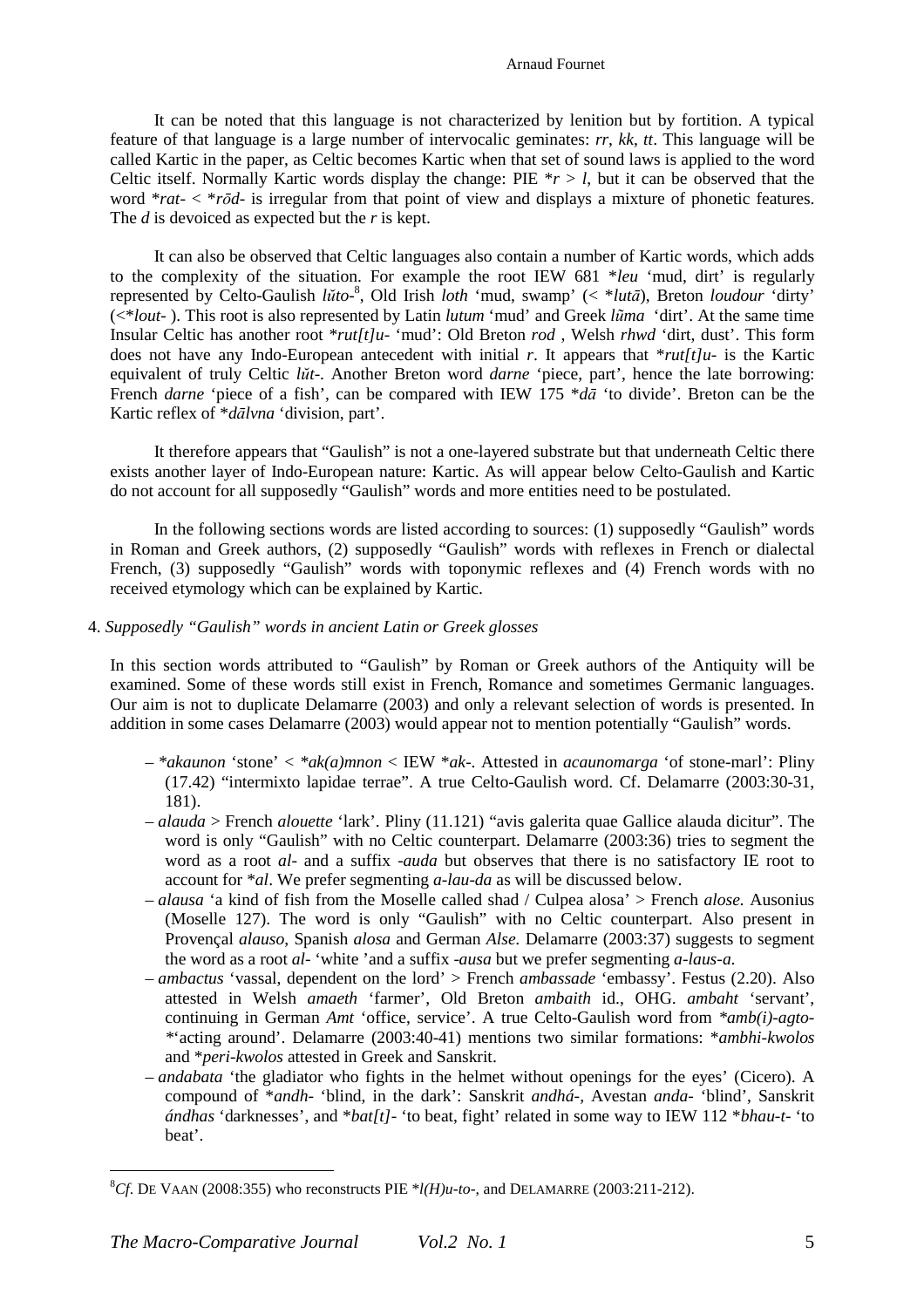- *arinca* 'kind of grain, spelt'. Pliny (18.81) "Arinca Galliarum propria, copiosa et Italiae est". As Delamarre (2003:54) puts it the Celticity of the word is not certain. It is often compared with Greek *árakos* 'vetch'. The word has very clear Kartic features: Cf. IEW 28 \**al*- 'to grind (flour)' hence Greek *aléô* 'to grind', *áleuron* 'wheat flour', Latin *alica* 'spelt, or a drink prepared from spelt'. A clear example of "Gaulish" word that is not Celtic but Kartic. *Arinca* is nearly equal to Latin *alica*.
- *attegia* 'hut, cottage'. Juvenalis. A true Celto-Gaulish word from *\*ad-* 'to, by' *& \*tegia*  'house, roof' < IEW 1013 \**(s)teg*- 'to cover'. Cf. Old Irish *teg*, Old Welsh *tig* 'house', Breton *ti* 'house', Venezian *teza* 'hut'. Borrowed in Basque *tegi* 'shelter, sty'.
- *bardalla* 'kind of crested bird': possibly 'lark' according to Delamarre (2003:67). The meaning may be 'singer' < \**bard* and sheds light on the etymology of *alauda*.
- \**bat[t]uô* 'to beat, fight' > French *battre*. Not considered "Gaulish" by Delamarre (2003). It looks like the Kartic reflex of IEW 112 \**bhau-t*- 'to beat'.
- *beber* 'beaver' against Latin proper *fiber* id. < IEW 136 \**bher* 'brown'. A true Celto-Gaulish word.
- *beccus* > F. *bec* (1120) 'beak, bill'. Suetonius: "cui Tolosae nato cognomen in pueritia Becco fuerat : id valet gallinacei rostrum". A "Gaulish" word with no Celtic counterpart. The word derives from IEW 784-785 \**ōu(s)*- ~ \**ǝu(s)*-, hence with a suffix -*ekos*: \**Hwékos* > \*bekkos. Cf. *bucca*. It must nevertheless be noted that \*e is irregular.
- *benna* 'a kind of four- (or two-)wheeled carriage' > French *benne*. Festus "genus vehiculi". Attested in Italian *benna*, also English *bin*, German *Benne*. Cf. IEW 127 \**bhendh-nā* < \**bhend*- 'to bind'. This word is quite surprisingly not listed in Delamarre (2003).
- *betulla* 'birch' > French *bouleau*. Pliny (16, 74) "betulla: Gallica haec arbor [...]" . Attested in Old Irish *beithe*, Welsh *bedw*, Old Breton *bedu* 'birch' < \**betwā*, Provençal, Catalan *bez*, Spanish *biezo* 'birch' < \**bettio*, \**bettia*. Cf. IEW 480 \**gwet*- 'resin'.
- First attested in Greek *brák(k)ai*, whence *brācae*, *brācēs* 'trousers, breeches' > French *braies*, Spanish *braga*, Romanian *bracă*, also Germanic \**brōk*, \**brēk*, English *breeches*. This word can be the Kartic reflex of IEW 125 \**bhelg*- 'leather sack'. This word does not have counterparts in Insular Celtic as Old Irish *bróc* is a Germanic loanword.
- *bracis* 'malt' > French *brasser* 'to brew'. Pliny (18, 62). Attested in Old Irish *braich*, *mraich* Welsh *brag* 'malt' < IEW 739 \**merk* 'to decay'. A true Celto-Gaulish word which has cognates in Latin and Baltic. Attested in the compound *embrecton* 'brewed drink'.
- *brogae* 'field', diminutive *brogilus >* French *breuil* 'field'. Juvenal (8.234) "brogae Galli agrum dicunt". Cf. Old Irish *mruig*, Welsh, Breton *bro* 'country', also attested in German *Brühl* 'pasture' < IEW 738 \**merğ* 'border, boundary'. A truly Celto-Gaulish word.
- *bulga* 'leathern knapsack, bag' > Old French *bouge(tte)* > E. *budget*. Festus (31.25) "bulgas Galli sacculos scorteos appellant". Cf. Old Irish *bolg* 'bag, belly'. The truly Celto-Gaulish reflex of IEW 125 \**bhelg*- 'leather sack'. Cf. Kartic *Bracae*.
- *bucca* > French *bouche* 'mouth'. Only "Gaulish" with no Insular Celtic counterpart. The word derives from IEW 784-785 \**ōu(s)*- ~ \**ǝu(s)*-, hence with a suffix -*okos*: \**Hwókos* > \**bukka*  with Kartic phonetics. Cf. *beccus* for the same formation. *FEW* 586 indicates that Rumanian still has the old meaning 'cheek'. *Cf*. De Vaan (2008:76): "might go back to PIE \**bukk*- (or even \**buk-n*-). If correct at all, initial -*b* would point at a non-IE substratum origin." This is a Kartic word.
- *burra* > French *bourre* 'raw wool'. Not included as "Gaulish" in Delamarre (2003). This word is the Kartic reflex of IEW 1139 \**ṷelə* 'wool'. The Celtic reflex of \**ṷlǝnā* is attested in: Welsh *gwlan*, Cornish *gluan* and Breton *gloan*.
- *camox* > French 'chamoix'. Only "Gaulish" with no Insular Celtic counterpart. This word can be derived from IEW 425 \**ğheim*- 'goat': Greek χίµαιρα 'goat'. The regular reflex of PIE \**ei* is Kartic \**a*. This word is Kartic. It may also have been borrowed in Basque *ahuntz* 'goat' < \**a-kum-tz* with a different vocalism.
- *carpentum* 'two-wheeled, covered carriage (for women)'. Titus Livius (31.21.17) "carpentis Callicis". Cf. OIr. *carpat* 'war chariot; also jaw'. Possibly from the same root as *carrus* as DELL suggests.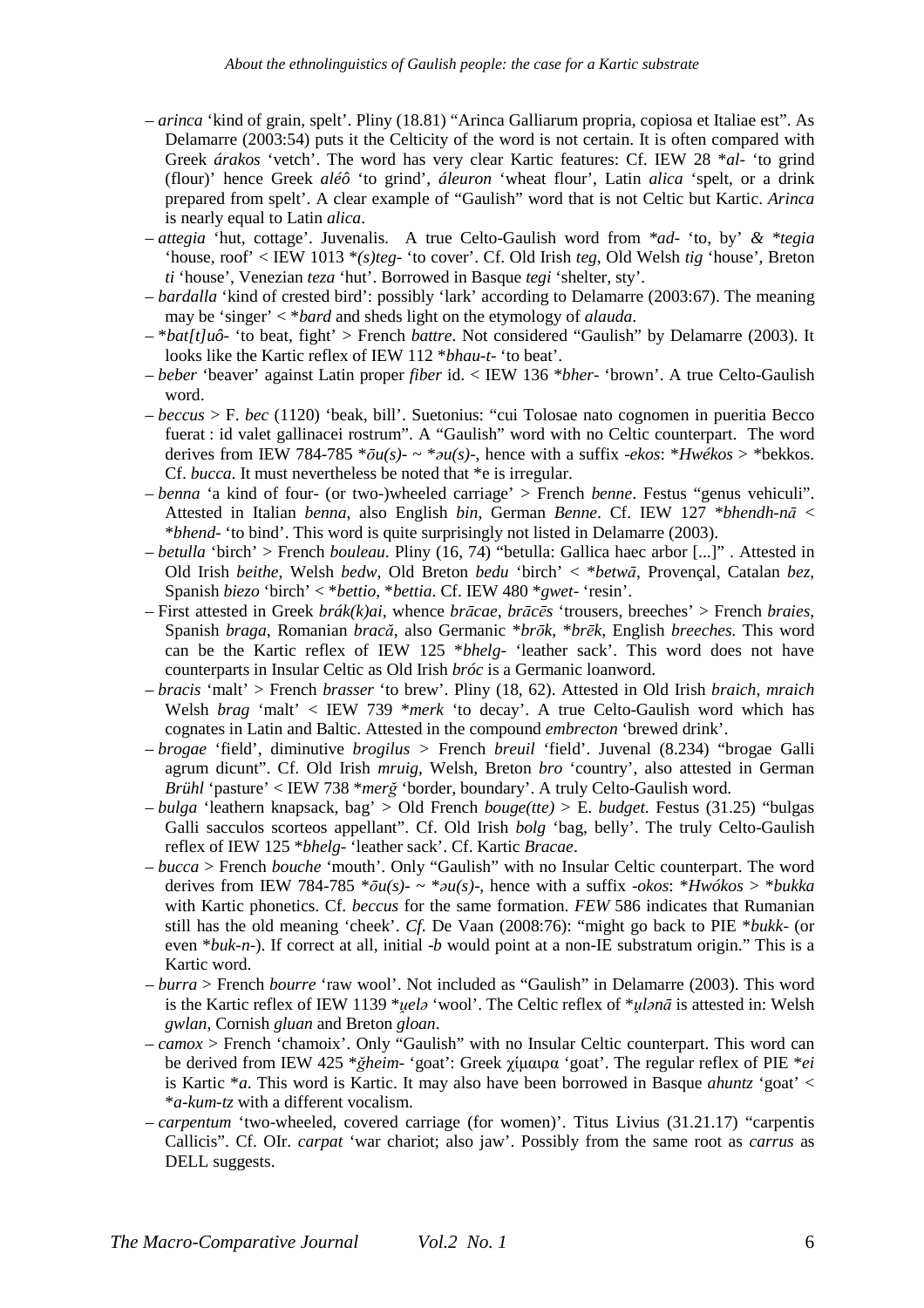#### Arnaud Fournet

- *carrus* 'two-wheeled wagon for transporting burdens' > French *char*, English *car* < IEW *\*kers-* 'to run'. A truly Celto-Gaulish word with Celtic counterparts: Old Irish *carr*, Welsh *car*, Old Breton *carr* 'vehicle'. Replaced its Latin equivalent, namely *currus* 'war-chariot'.
- *cateia* 'a kind of spear'. Cf. Old Irish *caithid* 'to throw'. There seems to exist no proposal for this word which can be the Kartic reflex of IEW \**ghei-dh*- 'to propel, prick': English *goad*. *Cateia* with *a* < \**gheidh*- can be compared to *camox* < \**gheim*-. Cf. *gaesum*.
- *cauannos* 'owl' > French *chouan*, *chouette* < (onomatopeic) IEW \**kaw* 'to howl'. Cf. Welsh *cwan*, Old Breton *couan*, Breton *kaouann* 'owl'. A truly Celto-Gaulish word.
- *cectoria*, *cectorium* 'furrow forming the border of a field' < \**cencto* 'plough' < IEW 523 \**ǩa(n)kh* 'branch, post'. Cf. Old Irish *cécht* 'plow or its handle'. A truly Celto-Gaulish word.
- *cis(s)ium* 'light two-wheeled vehicle, cabriolet' < IEW *\*kistā* 'basket' after its shape. Cf. OIr. *cess* 'knitted basket'. A truly Celto-Gaulish word.
- *clēta* 'hamper, hurdle' > French *claie*, Provençal, Catalan *cleda* 'grate in the window'. Attested in Old Irish *cliath* 'hamper, hurdle', Welsh *clwyd* 'barriere' < Celtic *\*kleitā* < IEW 600-602 \**ǩlei*. A truly Celto-Gaulish word.
- *damma* > F. *daim* 'roe'. Also attested in Old Irish *dam* 'bull, deer', *damán* 'fawn' (*\*damogno-*), W. *dafad* 'ram' (*\*damato-*). A truly Celto-Gaulish word < IEW 200 \**dam*. The connection with IEW 199 *\*dema* 'to tame' is not absolutely clear semantically.
- *drungus* 'globus hostium', 'troop of enemies'. Also attested in Old Irish *drong* 'group, band, gang', Old Breton *drogn* 'troop' < IEW \**dhreugh* 'companion, Männerbund' with cognates in Germanic and Balto-Slavic. Cf. Delamarre (2003:150-151).
- *esox* 'a fish of the Rhine: possibly pike or salmon'. Pliny (9.44). Also attested in Old Irish *éo*, gen. *iach* < \**esok*, W. *ehawc*, MB. *eheuc* 'salmon' < \**esāk*. Borrowed into Basque *izoki*. Compare Basque *iratze* 'fern' < Celtic \**răti*- < \**perH-* (Delamarre 2003:254). A completely isolated word which cannot be satisfactorily derived from IEW 796 \**piski*- 'fish'. Probably a Pre-Indo-European word.
- *essedum* 'two-wheeled war-chariot used by Gauls, Belgians and Brittons' (Caesar, Vergilius) < *\*en-sedo-.* A parallel formation is attested in Latin *asseda* 'seat of quadriiuga', W. *assed*  'wagon' < *\*ad-sed-*. A truly Celto-Gaulish word.
- *gabalus* 'gallows' < IEW 409 \**ghabolos* 'fork, branch'. Also attested in Old Irish *gabul* Welsh *gafl*, Breton *gaol* 'fork' < \**gablos*, French derivative *javelot* 'javelin'. A truly Celto-Gaulish word with cognates at least in Germanic.
- *gaesum* 'spear, javelin' < IEW 410 \**ghaiso*-. Attested in Old Irish *gae* 'spear', Middle Welsh *gwaew* 'spear, javelin'. A truly Celto-Gaulish word.
- *gladius* > French *glaive* 'sword'. Not listed in Delamarre (2003) in spite of DELL (405). Possibly attested in Old Irish *claideb*, Gaelic *claidheamh*, Welsh *cleddyf*, *cleddydd* in spite of the difference  $c \sim g$ . A possible shared etymon is IEW 545 \**kel* 'to strike'.
- *glastum* > Languedocian *glas* 'blue colour'. Pliny (2.22). Also attested in Old Irish *glas* 'bluegreen', Welsh, Breton *glas* 'blue, bluish'. Delamarre (2003:180) proposes a derivation from IEW 429-432 \**ğhel* 'yellow, green color' but semantics does not fully fit this hypothesis. Celtic better fits Greek *glaukós* 'bluish, grayish'.
- *gulbia* (Isidore of Sevilla), *gubia* (DELL 418) 'beak, bill' > French *gouge* 'gouge'. Attested in Middle Irish *gulba*, Welsh *gylfin*, Old Breton *golbin* 'beak'. Delamarre (2003:184) suggests an etymon IEW 367 \**gelebh* 'to dig'. This does not seem to be really convincing. In addition connections with "Gaulish" \**gobbo* 'beak, mouth' (Delamarre 2003:182) and IEW 449 \**gheHu* 'to gape, yawn' are possible. Logically a truly Celto-Gaulish word with an additional fortition of \**w* to \**b*.
- *iotta* (Delamarre 2003:194 prefers reading \**iutta*) 'soup of a milk, mash' (6th cent.). Attested in Old Welsh *iot*, Old Breton *iot* 'mash' < \**yutā* < IEW 507 \**yūs* 'brew, soup'. A truly Celto-Gaulish word.
- *lancea* > French *lance* 'spear'. Nonius (556), Diodorus of Sicily (5.30.4), considered Spanish by Varron. Delamarre (2003:196) mentions a comparison with Old Irish *dó-leicim* 'I throw'. According to Kartic phonetics *lancea* could be traced back to IEW 854 \**reg*- 'straight (line, rod)' with the addition of a nasal infix.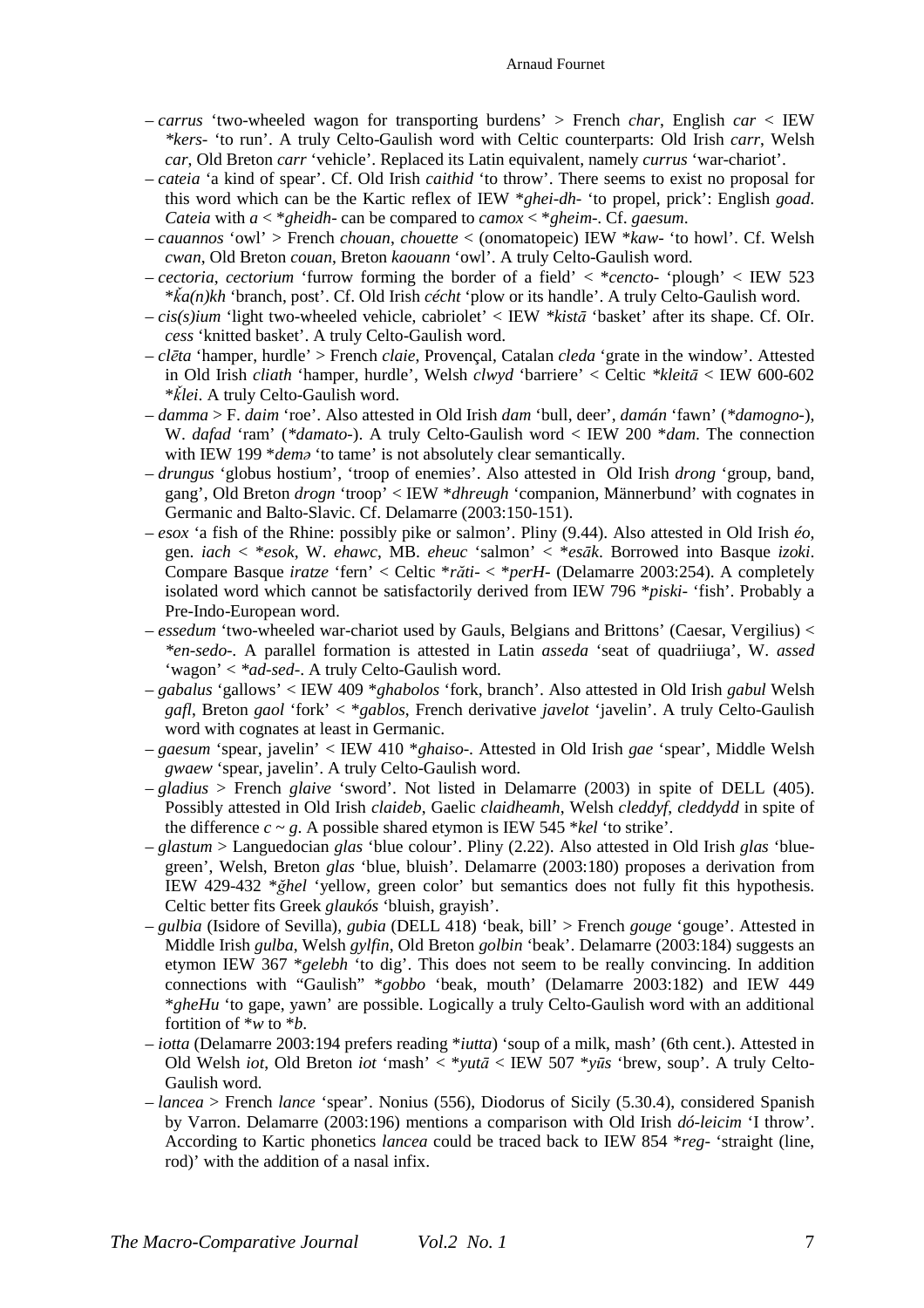- *leucas* (Saint Hieronymus), *leuga* (Isidore of Sevilla) > French *lieue* and English *league* 'the Gaulish mile, *c*. 2,4 km'. The Celticity is dubious according to Delamarre (2003:200) but DELL (513) considers it "Gaulish".
- *līnum* > French *lin* 'flax', *linge* 'cloth' < IEW 691 \**līno* 'flax'. Attested in Irish *lín*, Gothic *lein*, Greek *línon*, Balto-Slavic *\*lin-* 'flax'. A truly Celto-Gaulish word, which may also ultimately be a kind of wanderwort.
- *mannus* 'pony, little horse'. Consentius "Gallorum manni". Supposedly "Gaulish" and borrowed in Basque *mando* 'mule'. Cf. Old Irish *menn* 'young animal, kid', Albanese *mëz*, *mâz*, Romanian *mînz* 'colt' < IEW 729 \**mend*- 'young (domestic) animal'. The vocalism *a* of *mannus*, *mando* is more Kartic than Celto-Gaulish, unless *a* stands for zero-grade.
- *\*margā* > *\*margila* > French *marne ~ marle* 'marl'. Attested in *glisomarga* 'a kind of the white clay' and *acaunomarga* 'of stone-marl'. This word is neither Celto-Gaulish nor Kartic.
- *nausum* 'ship'. Ausonius (Epist. 22.1) < IEW 755 \**nāu*. Delamarre (2003:232) seems to doubt the authenticity of this word.
- *petorritum* 'four-wheeled chariot'. Festus. A transparent compound of \**petru* 'four' and either \**rit* 'course' or \**rot*- 'wheel'. A truly Celto-Gaulish word.
- $-$  *rodarum* 'plant with the leaves which become red, meadowsweet (?)'. Pliny  $(1.24.112)$  < *\*H1roud<sup>h</sup> -* 'red'. A truly Celto-Gaulish word.
- *sagum*, *sagus*, *saga* 'Gaulish coat' (Isidore, Polybius) > (Old) French *saie*. Possibly a truly Celto-Gaulish word: Delamarre (2003:) compares it with Lituanian *sagis* 'manteau de voyage pour femmes', Latvian *sagsa* 'wool scarf' < *seg-ti* 'to cover'.
- $-\frac{1}{\pi}$  *sap(p)* $\pi$ *<sub>i</sub>us* > French *sapin* 'fir-tree'. The word can be compared with Welsh *sybwydd* 'pine' < (?) *\*sapo-yidu-*. The word looks Kartic < IEW 894 \**seip*-: English *sap*.
- *serra* 'sickle, serp'. Not listed as "Gaulish" in DELL. Also attested in Old Irish and Welsh *serr* 'sickle, serp'. Delamarre (2003:272) considers the Latin word to be a borrowing of Celtic \**serrā* < IEW 912 \**serp*, which seems reasonable.
- *taxus* (in Latin)*, tasgos, tascos* > French (dialectal) *taisson* 'badger'. Also attested in Italian *tasso*, Spanish *tejon* 'badger', and OHG. *dahs*. The direction of borrowing between Latin, Celtic and Germanic is disputed. Cf. Basque *azkoin*, *asku* 'badger'. Considering that a feature of badgers is to dig a Kartic derivation from IEW 243 \**dhēig(w)* is possible: \**dhēig-so* > \**takso*. Cf. English *to dig*, *dike*, *ditch*, etc.
- *tinca* > French *tanche*, Old French *tenche* 'tench'. Ausonius. Also attested in Italian *tinca*, Spanish, Provençal *tenca*. Possibly "Gaulish" but without any etymology.
- *uātēs*, *uātis* 'prophet, poet'. Strabo (IV, 4.4) Oὐάτεις. Attested in Old Irish *fáith* 'prophet' < IEW 1113 \**wāt*-. A truly Celto-Gaulish word.
- *uerēdus* 'post-horse', Welsh *gorwydd* 'horse' < Celtic *\*wo-rēdos* < *\*upo-reid<sup>h</sup> o-*. The Latin word with a Greek prefix is reflected in French *palefroi* and German *Pferd* 'horse'. The phonetics of *uerēdus* is somewhat irregular as one would expect \**varīdus*.
- *vert(r)agus* 'kind of a hound' > Old French *viautre*, Old Milanese *veltres*, Italian *veltro* 'kind of a dog, greyhound'. A Celto-Gaulish compound of *uer-* 'super-' and *\*trag-* 'foot'. < IEW 273 \**dhregh*- 'to run'. It is not clear why Celtic forms have a voiceless initial: Old Irish *traig*, Middle Welsh *troed,* Old Cornish *truit* 'pes', Old Breton *treit*, Breton *troad*.
- *uiriola* > F. *virole* 'bracelet' . Pliny (33.40). Also attested in Furlan *viruele*, etc. < IEW 1112 \**weiə* 'to turn, bend'. A truly Celto-Gaulish word.
- 5. *Supposedly "Gaulish" words in French or Romance languages*

In addition to Greek or Roman glosses a number of words are attested either in Insular Celtic, in place names or in (dialectal or Old) French.

– French *bille*, *billot* 'trunk of the tree'. Cf. Old Irish *bile* 'big tree', Middle Irish *bileóc* 'leaf' and Provençal *bilha* 'tree-trunk' < \*IEW 146 \**bhvH*- 'to grow'. Vowel \**u* is not the only possibility in this root: Cf. Greek *φῑτρός* m. 'tree truck, wooden log', *φῖτυ* n. 'germ, sprout, scion, shoot', *φίτῦμα* 'bud, sprout', *φῖτύω* 'to produce, sow, plant'.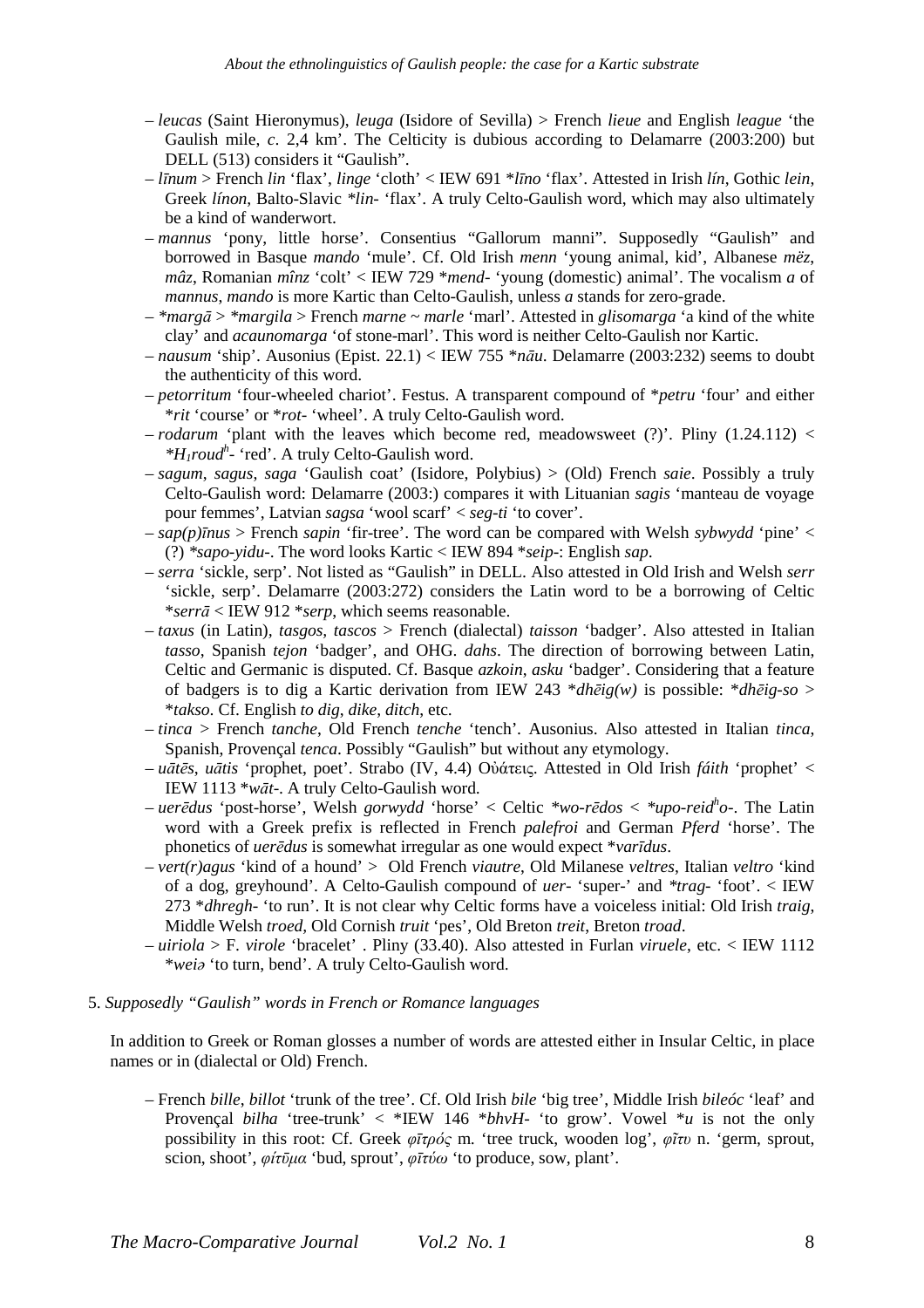- \**brikkos* 'motley, speckled' < IEW 159 \**bhel-k* 'to shine'. Cf. Old Irish *brecc*, Welsh *brych* 'speckled', Dialectal French (Poitevin) *brèche* 'many-hued cow'. A Kartic word.
- \**inte-cinga* 'agricultural measure for land'. Attested in Old French *ansenge, encenge*. A compound of \**int*- < IEW 312 \**ṇdhi* (Cf. Sanskrit *ádhi* 'on, in') and *cing* the Kartic form of IEW 438 \*ghengh 'to go'. Delamarre (2003:46) reconstructs \**ande-cinga* but the Kartic reflex of \**ṇ* is \**in* and Old French indeed has *encenge*.
- French *bruyère* 'heather', Late Latin *brucaria*. Cf. Old Irish *froích*, Welsh *grug*, Provençal *Bruga* 'heather' < Celtic \**wroiko*- < IEW 1155 \**werei-k/-ğh* 'heather'. Breton *brug* must be a loanword. A true Celto-Gaulish word.
- French *chemin*, Latin Latin (7th cent.) *camminus* 'path, road'. Cf. Italian *cammino*, Spanish *camino*, Catalan *camí* etc. and Old Irish *céimm* 'walking, step', Welsh *cam* 'id., footprint'. Delamarre (2003:100) proposes an ingenious derivation \**ghṇgh-smṇ* < IEW 438 \**ghengh*- 'to walk, go'. The idea works even better with Kartic phonetics: \**ghengh-smṇ* > \**cammin*-.
- French *chêne* < \**cassanos* 'oak'. An isolated word. A possibility is IEW 412 \**ghasto* 'rod, staff' with Kartic phonetics.
- Provençal and dialectal French *clot* 'hole in the ground, ditch' < \**clott*-. Delamarre (2003:119) proposes to explain that word as a metonymy of IEW 605-607 \**ǩleu* 'ear' > 'hole'. This seems to be the late Kartic reflex of IEW 455 \**ghrebh* 'to dig' > \**ghrəbhta* > Kartic \**klopta* > \**klott*- . Not a Celto-Gaulish word.
- *jarret* (1160-75) 'thigh, calf' < IEW 928 \**(s)kel*-: Greek skelos 'leg'. Also attested Celtic: Welsh *garr*, Old Irish *gairri*, Cornish *gar*, Breton *garr* 'leg'. Delamarre (2003) does not list this word as "Gaulish". The truly Celto-Gaulish origin accepted in FEW (4, 70) would be certain if there were an Indo-European word like \**g(h)\_r*-. to which compare \**garr*-. MATASOVIĆ (2009:152) tries to derive the word from \**ghers*- 'hand'. A Kartic word.
- \**landa* > French *lande* 'moor'. Attested in Old Irish *land* 'ground, flat ground', Welsh *llan* 'village, parish', Breton *lann* 'moor', also Germanic \**land-*, Slavic *\*lęd-*. Delamarre (2003:196) retains a Indo-European proposal \**plH2-nd(h)ā* 'surface'. A truly Celto-Gaulish word.
- *\*(s)latta* 'post, rod' < IEW 866 \**rēt* 'post'. Attested in Welsh *llath* 'twig, stick', Breton *laz* 'rod, perche, plough shaft, Old Irish *slat* 'twig, stick', Also OHG *latta* 'board, lath', English *lath* (alongside *rod*). A Kartic word. Attested as a compound in Old French *amblais* 'ring used to join joke and shaft' < \**ambi-lation*.
- \**lekk*-, *likk* 'stone' > Dialectal French *lhéco, leytsa, lakarre* 'stone (big, flat, etc.)'. Also attested in Old Irish *lecc*, Welsh *llech*, Breton *lec'h* 'flat stone'. Delamarre (2003:201) favors a derivation from IEW 831-832 \**pḷkā* 'flat stone' coherent with a number of Greek, Germanic and Baltic words with similar meanings.
- *linna* 'mantle' (Isidore of Sevilla) < *\*pḷtnā* < IEW 803 \**pel* 'skin, clothe'. Attested in Old Irish *lenn* 'mantle', Old Breton *lenn* 'a piece of linen, veil, curtain', OCS *platьno* 'linen' and other IE languages. A truly Celto-Gaulish word.
- \**melic*-, \**melatia* > French mélèze 'larch'. Delamarre (2003:224) compares the word with Greek *melía* 'ash'.
- \**mesgos* > Old French *mesgue* 'whey'. Also attested in Old Irish *medg* m. (< \**mesgos*), Welsh *maidd*, Cornish *meith*, Old Breton *meid* (< \**mesgā*) < IEW 714 \**meiks-*.
- *olca* 'arable field' (Gregor of Tours) > French. *ouche* (dial. also 'garden'. Also attested in Provençal *olca*, Spanish *huelga*, German dialect *olək* 'Brachland'. The word has no Celtic counterpart but a derivation from IEW 850 \**polǩā* has been proposed. Cf. English *fealh* > *fallow.*
- \**pettia* > French *pièce* 'piece, part; room'. Also attested in Italian *pezza*, Provençal *pesa*, and Celtic: Old Irish *cuit,* Middle Welsh *peth*, Breton *pezh* 'thing' < (?) \**kwezd*-. A very obscure word with no clear Indo-European etymology and comparanda.
- \**pittittus* (7th cent.) > French *petit* 'small'. This might be a Kartic derivative of the root IEW 842 \**peHu* 'small, little', although \**putt*- would be expected instead of \**pitt*-. Cf. Greek *pais*, *paidos* 'child'.
- *\*rika* > French *raie* 'furrow'. Also attested in Old Provençal *riga*, Celtic: Old Breton *rec*, Middle Welsh *rych* 'furrow' < IEW 821 \**pṛǩā* 'split'.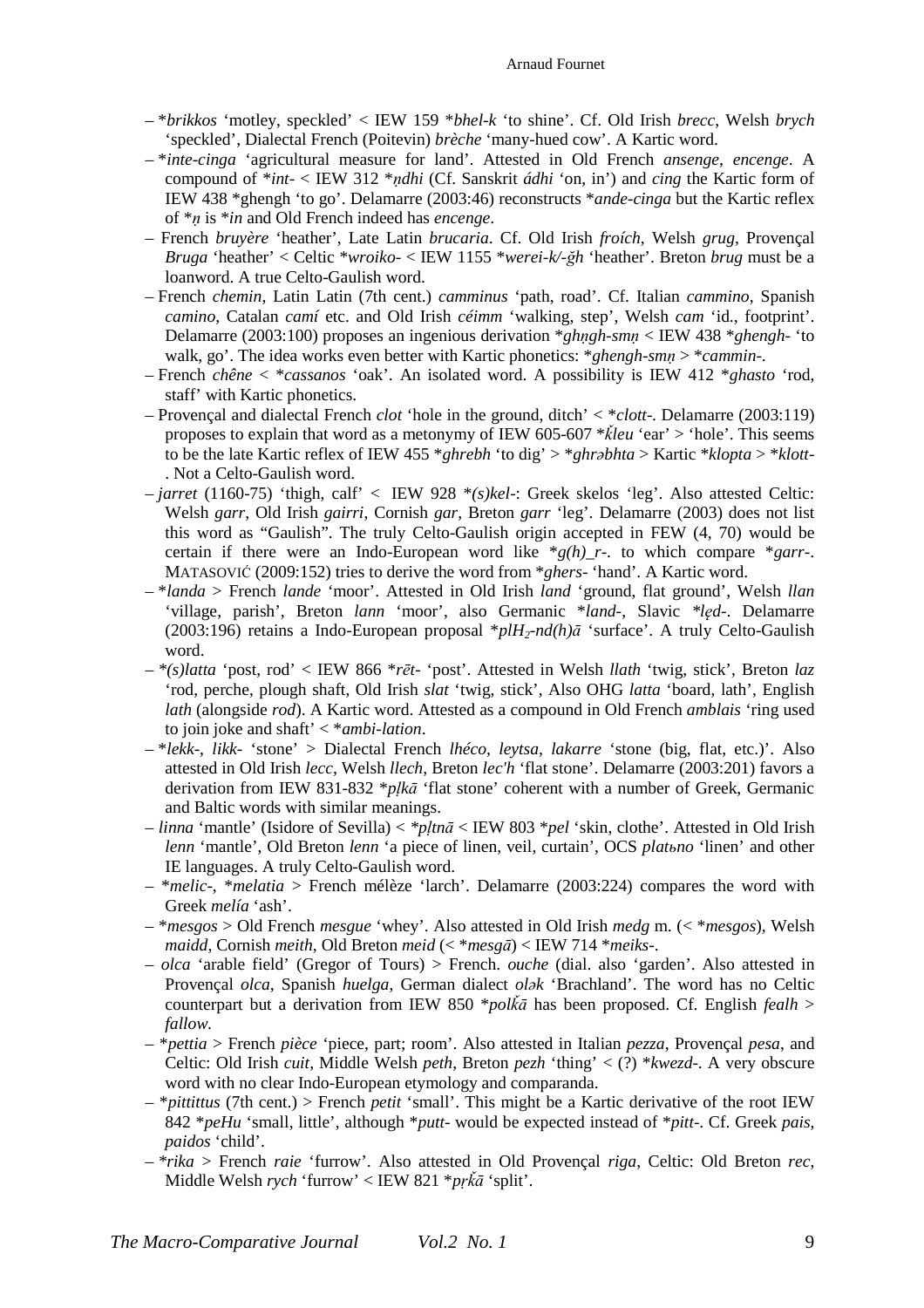- \**rusca* 'bark' (9th cent.) > French *ruche* 'beehive'. Original meaning preserved in Old Provençal, Dialectal Italian *rusca* 'bark (of oak)'. Catalan *rusca* 'beehive, bark (of oak)', Celtic: Old Irish *rúsc*, Welsh *rhisgl* 'bark'. Delamarre (2003:263) mentions a proposal by Campanile that the word may be Pre-Indo-European but a Kartic derivation from IEW 678 \**lep* 'to peel' is possible: \**lopskā* > \**rūskā*. Cf. Greek λοπός m. 'bowl, bark, skin' with similar semantics.
- \**sentu* > French *sentier* 'path'. Also attested in Old Irish *sét* 'path, way' < *\*sentu,* Welsh *hynt*  'path, trip', Old Breton *hint* 'path, way'. A truly Celto-Gaulish word.
- \**srognā* 'nose, nostril' > Old French *froigne* 'sour face', Dialectal (Vosges) *frognon* 'pig snout', (Hte-Saône) *freugnot* 'snout' (*FEW* 3,816) < *\*frogna*. Also attested in Celtic: Old Irish *sron* < *\*sroknā,* Welsh *ffroen*, Middle Breton *froan,* Breton *fron* < *\*frognā* < IEW 1002 \**srenk- /* \**srengh-* 'to snore'. Cf. Greek *rhénko, rhénkho*. A truly Celto-Gaulish word. Cf. \**trugna*.
- \**succos* 'pig' > French *soc* 'ploughshare' < 'pig-snout'. Attested in Brittonic: Welsh *hwch*, Cornish *hoch*, Breton *houc'h* 'pig' < \**succo*- < IEW 1038 \**sūs* 'pig'. The geminate is Kartic rather than truly Celto-Gaulish.
- \**sūdiā* attested as *sugia* > French *suie* 'soot'. Also attested in Provençal *suja*, *suga*, Catalan *sutge*, Celtic: Old Irish *súithe, suide*. Welsh is *huddygl* < *\*soud-*. In spite of some vocalic obscurities the word is probably derived from IEW 886 \**sed* 'to sit'. Cf. English *soot* < OE *sōt*, lituanian *súodžiai*.
- French *souche* 'stump', (Berrichon) *suque*, (Piemontese) *süka*, Italian. *socca*, Aragonese *zoque* < *\*tsukka* < IEW 1032 \**st(e)uk*-. A Kartic word.
- \**tann* 'oak' > French *tan* 'tan'. Cf. Celtic: Breton *tannen* 'oak', Old Cornish *glastannen* 'quercus uel illex'. Old Irish *tinne* 'holly' is not close semantically. Possibly a Kartic derivative of IEW 198 \**dem* '(to build) a house': English *timber*.
- \**taratrum* (Isidore of Sevilla) > F. *tarière* 'borer, gimlet'. Also attested in Old Provençal *taraire*, Spanish *taladro*, Celtic: Welsh *taradr*, Middle Breton *tarazr*, Old Irish *tarathar* < IEW 1072 \**ter(ə)* 'to bore'. A truly Celto-Gaulish word.
- *tarinca* 'iron nail', *taringa* "sudes ferreae" > Old French *taranche*. Also attested in Provençal *tarenco,* Old Irish *tairnge* 'iron nail, point' < probably IEW 1072 \**ter(ə)* 'to bore'. A truly Celto-Gaulish word.
- \**trugnā* 'nose, face' > French *trogne* 'face'. Also attested in Celtic: Welsh *trwyn*, Old Cornish *trein*. A variant of IEW 1002 \**srenk- /* \**srengh-* 'to snore'. A truly Celto-Gaulish word. Cf. \**srognā*.
- *uassus, uassalus* 'vassal, servant' > French *vassal*. A truly Celto-Gaulish compound *\*upostH2o-* 'who standing under'. Attested in Celtic: Old Irish *foss*, Welsh *gwas* 'servant, lad', Breton *gwaz* 'man, husband'.
- \**werkaria* 'cultivated field' > French (dialectal) *verchière*, Provençal *verquiero*. The word can be compared with IEW 1168 \**werğ*- 'to work' as in Delamarre (2003:314) but in that case phonetics seems Kartic.
- \**vernā* > (dialectal) French *ver(g)ne* 'alder'. Also Attested in Provençal, Piemontese *verna,*  Catalan *vern* 'alder', in Celtic: Irish *fern*, Welsh *gwern*, Breton. *gwern* 'alder; marsh, swamp'. The meaning 'marsh, swamp' is possibly original. Cf. Albanese *verr* and IEW 1169 \**vernā* 'alder'. A truly Celto-Gaulish word.
- *\*windesiā* > French *vandoise* 'white-fish'. From the stem of Celtic \**windo-* 'white': Irish *find*, Welsh *gwynn*, Breton *gwenn*.
- 6. *Conclusions or perspectives*

Additional forms, which are not necessarily attested in French as actual lexemes:

– *\*akit-* 'field' < IEW 4 \**ag*-. The usual PIE word is \**agros*. Delamarre (2003:31) mentions a place name *Ahun* (Creuse) < *Acito-dunum* and Old Irish *ached*, *achad* 'plaine, field'. A Kartic word.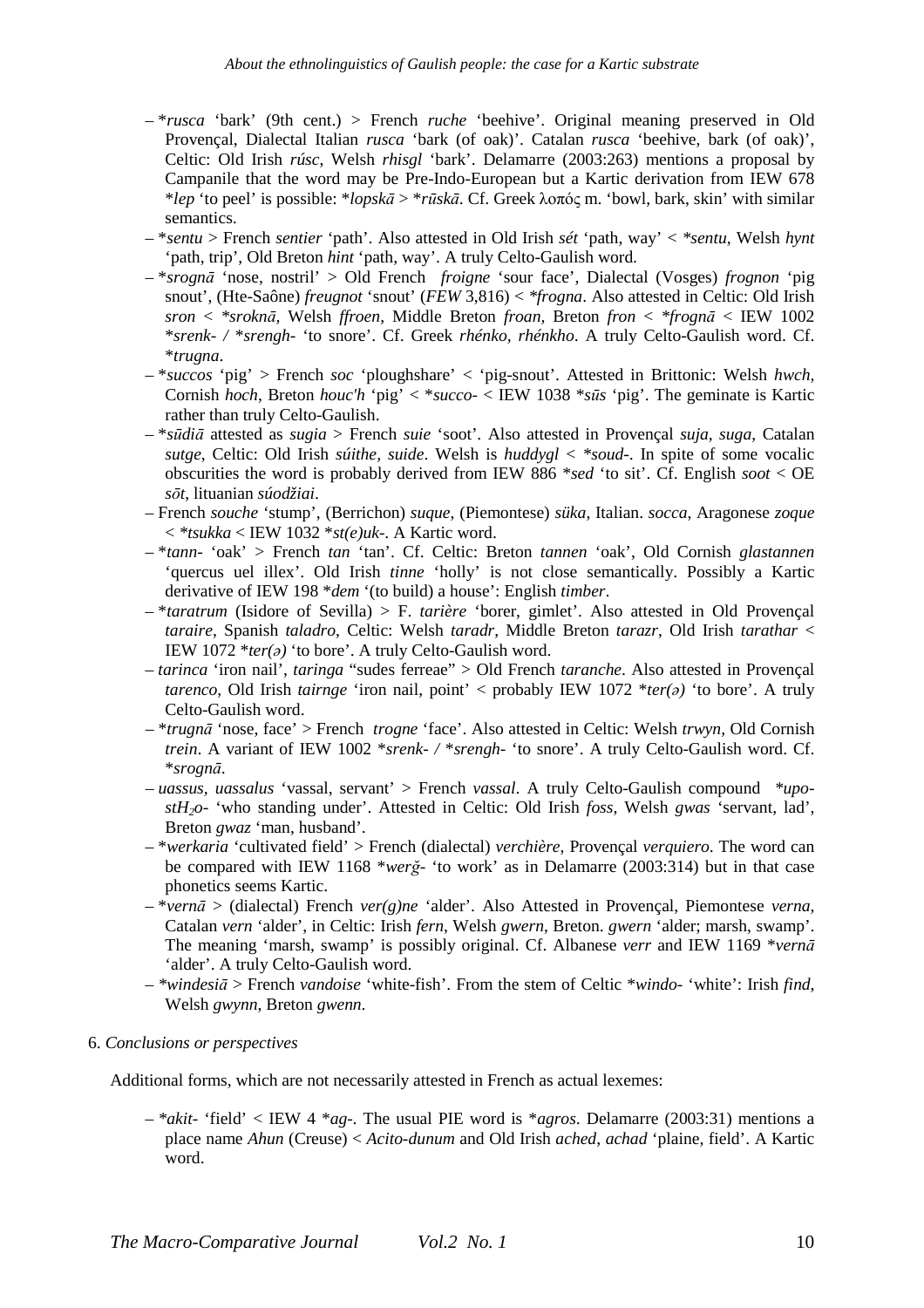- \**matu* 'bear' (Delamarre 2003:221). Attested in Irish *math* 'bear'. The Kartic reflex of PIE 707 \**medhu* 'honey'. Cf. Slavic \**medv-edj* 'honey-eater > bear'.
- \**nant-* 'valley' (Delamarre 2003:231-232). Attested in Welsh *nant* 'valley, water-course, stream', Breton *nant* 'vallée', Old Cornish *nans* 'vallis'. The word is mainly attested in place names. Its shape is fairly unusual for an Indo-European word. Delamarre (2003:232) mentions a possible derivation from \**nṃtó* 'curved'.

A number of French words with no clear etymology can be explained by Kartic:

- *bache* (XIII<sup>e</sup> s.) "culotte pour femme [panty]". *Cf.* GREIMAS (1994:53) and *Gdf* (I, 445) "Femoralia, proprie *bache* mulierum". *BlWg* (51) indicates that the word is only Gallo-Roman. It can be compared to Latin *vāgīna* 'sheath' < IEW 1110 \**wag* 'cover, protection'. Hence \**wag* (LIV *\*weh2ğ-*) > Kartic \**bak*- > *bache*. DELL (1028) does not accept the relationship between \**wag* and *vāgīna* proposed in IEW. DE VAAN (2008:650) considers that the connection with Lituanian *vóžti* 'to cover' is "obviously a gratuitous proposal". This sounds a very harsh assessment. This root is not attested in Celtic.
- $-$  *barre* (fin XII<sup>e</sup> s.) 'bar, door; piece of wood' < \**barra. Cf.* GREIMAS (1994:58) and FEW (1, 260): "Der Ursprung von \*BARRA is noch unbekannt". \**Barra* can be derived from unsuffixed IEW 123 \**bhelə*-(ğ/ǩ)- 'poutre, planche'. *Cf*. Of French *bracon* as well.
- *\*bourra* 'cloud, rain'. FEW (1.638 §9) lists a set of dialectal words under the same entry as *bourre* 'uncarded wool', which cannot be accepted. These corpora derive from IEW 1145 \**wel-k* 'humide, nuage': Celtic \**wolko* 'rain, rainy weather'. Cf. MATASOVIĆ (2009:427). This root \**bourra* has nothing to do with the late borrowing from Greek *bourrasque*. Cf. FEW (1, 441) *sv boreas*.
- *bracon* (1306) 'branch; support'. *Cf*. GREIMAS (1994:75). From IEW 123 \**bhelə-(ğ/ǩ)* 'beam, plank' > Kartic \**brak*. This word can be compared with Latin *fulc(t)rum* 'support' and French *balcon* < Italian *balcone* < Langobard \**balko*. Cf. OE *bealca* 'beam'. Cf. *barre*.
- $-bren$  (XII<sup>e</sup>s.) 'bran'. *Cf.* GREIMAS (1994:77). Cf. *brennaticum* (attested in 845) > FEW (I, 513b) Old French *bernage*, *brenage*, and *brin(n)a* 'bran, dog food' < \**brinnos*<sup>9</sup>. The *TLFi* considers *bren*, *bran* to be of "obscure origin and maybe Celtic" while Greimas considers it "probably Gaulish". For *BlWg* 88, "the Celtic origin runs into severe difficulties" while FEW (1, 517) writes: "Welcher Sprache \*BRENNO- entstammt, kann nicht gesagt werden." \**Brenn* is coherent with the Kartic reflex of IEW 120 \**bhel*-. Regular phonetic reflexes of that root include: Latin *follis* < \**bh(o)l-nis, folliculus* 'small bag, balle' (Cf. *DELL* 359), Celtic: French *balle* (1549) 'husk, chaff'. \**Brinn*- is the Kartic equivalent of Latin *follis*.
- *chalet* (1723) a Swiss word < \**kalittu* 'mountain shelter': the Kartic reflex of IEW 442 \**gher* 'house, enclosure'. Explanations derived from \**kal*- 'stone' seem less adequate.
- \**garr* attested in bigarré 'multi-hued': possibly the Kartic reflex of IEW 547-553 \**kel* 'colour'. Cf. *FEW* 4, 65 "Die geographie der hier vereinigten wörter ist merkwürdig widersprechend. Das adj. *garre* "bunt" ist von seinem ersten auftreten an eng begrenzt auf die Haute-Bretagne und das nächste Loiregebiet."
- *jar* (dialectal French) 'heap of stones in Loire's riverbed'. The regular Celtic phonetics is French *caillou* < \*kaljawo- of which *jar* is the Kartic equivalent.
- *perruque* (1465) < Italian *perruca, parruca* 'hair; fur' < IEW 803 \**pel* 'skin, fur'. The regular Latin phonetics is *pelis*.
- *roche*, *roc* (XII<sup>e</sup> ) < Kartic \**rokka* < IEW 683 \**lēu/ləu* 'stone'. FEW (10, 440) indicates that \**rŏkka* is attested in Galloroman, Catalan and Northern Italian.

It can be noted that a number of Latin, which are not perceived as borrowed by the Romans themselves, display Kartic features. For example:

– *crista* 'crest'. Not etymology in DELL (224). This is the partially Kartic reflex of \**ghṛstā* < IEW 445 \**ğher* 'pricky, shaggy (hair, vegetation)'. The regular Latin reflex is *hirsutus*. The

 $\overline{a}$ 

<sup>9</sup>*Cf*. *TLFi* with a possible Basque borrowing in Bizkayan *birrin*.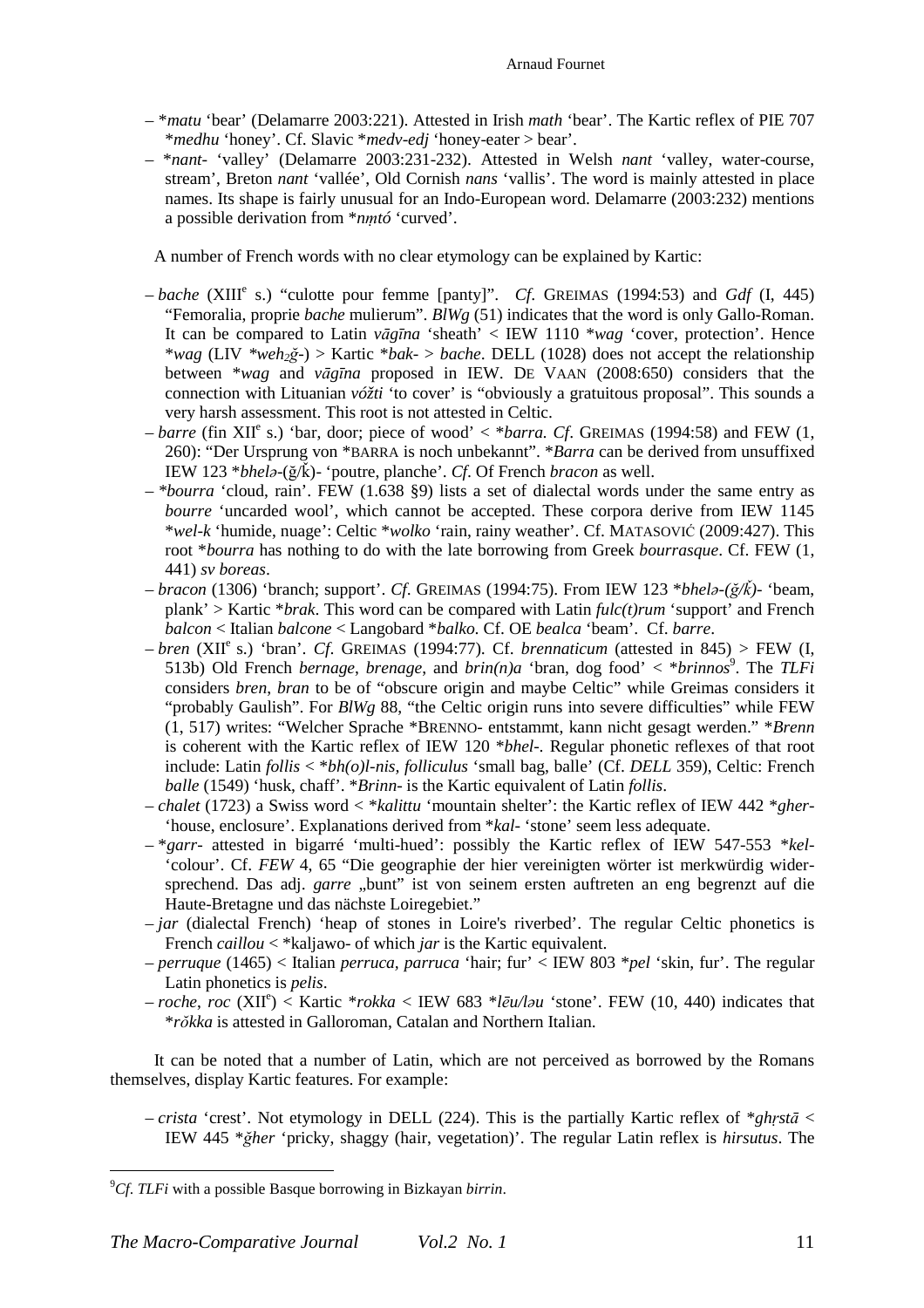phonetics of *crista* < \**ğhṛsta*, with devoicing but retention of \**r*, is the same as in *rat-* 'rat' < \**(H)red*-.

7. *The phonetics of Kartic as compared to Celto-Gaulish*

The corpus of Kartic words is sufficiently numerous to describe the historical phonology of the language with more precision:

- PIE \*e > Kartic \*a: French *barre* < \**bhel(H)a* 'bar, rod'; "Gaulish" *brācae*, *brācēs* 'trousers, breeches' < \**bhlēg*; French *chemin* < *camminus* 'path, road' < \**ghengh-smṇ*; French \**garr*- < \**kel*- '(1) colour; (2) leg'; \**kalittu* 'mountain shelter'< \**gher*- 'house, enclosure'; *lancea* > French *lance* 'spear' < \**reg*- 'straight (line, rod)'; Celtic *\*(s)latta* 'post, rod' < \**rēt*- 'post'; Celtic \**matu* 'bear' < \**medhu* 'honey'; Italian *perruca, parruca* 'hair; fur' < \**pel*; \**tann*- 'oak'  $\langle \cdot \rangle^*$  *dem-no-* 'timber'; [irregular *r*] *rat-* 'rat'  $\langle \cdot \rangle^*$ *(H)red-*;
- PIE \*ei > Kartic \*a: Latin *camox* < \**gheim* '(mountain) goat'; Latin *cateia* 'a kind of spear' < \**ghei-dh*- 'to propel, prick'; Latin *sap(p)īnus* 'fir-tree' < \**seip*- 'sap'; *taxus* (in Latin)*, tasgos, tascos* > French (dialectal) *taisson* 'badger' < \**dhēig-so* 'digger';
- PIE \*a > Kartic \*a: *arinca* 'kind of grain, spelt' < \**al*-; Celtic *\*akit-* 'field' < \**ag*-; French *bache*  < \**waga* 'sheath'; Latin *bat[t]uô*- 'to beat, fight' < \**bhau-t*- 'to beat'; French *bracon* < \**bhlāğon* 'beam, plank'; French *chêne* < \**cassanos* 'oak' < \**ghasto* 'rod, staff';
- PIE \*o > Kartic \*u: Latin *bucca* 'mouth, cheek' < \**Hwókos* 'mouth'; French \**bourra* '(1) cloud, rain; (2) raw wool' < \**wol(H)a*; \**rusca* 'bark' < \**lopskā*;
- PIE \*vP [v = ə (?)] > Kartic \*o: French *clot* 'hole in the ground, ditch' < \**ghrvbhta* 'digging'; \**rokka* < \**lvwka* 'stone';

PIE \*u > Kartic \*u: *\*tsukka* 'stump' < IEW 1032 \**st(e)uk*-.

Resonants: \**brikkos* 'motley, speckled' < \**bhḷk*; French *bren* < \**bhḷ-nos*; French *chemin* < *camminus* 'path, road' < \**ghengh-smṇ*; [irregular *r*] Latin *crista* 'crest' < \**ğhṛsta*;

In my opinion it is quite unbelievable that these corpora would just amount to chance coincidences and that thirty words, and probably more, can be etymologized using PIE and regular sound laws without that feature having some linguistic relevance. Our conclusion is that Kartic exists and acts as a substrate of Celtic and Italic. A component of so-called "Gaulish" people is in fact not Celtic but belongs to its own subbranch of Indo-European languages. The phonetic profile of Kartic is neither Celtic nor Italic.

8. *The localization of Kartic* 

If we now take in earnest the issue of localizing Kartic it can be observed that most words with Kartic features are attested in (dialectal) French, Provençal, Catalan and Northern Italian. Only a handful are attested in Celtic or Germanic: \**brikkos* 'motley, speckled' < \**bhḷk*; \**garra* 'thigh, calf' < \**(s)kel*; *\*(s)latta* 'post, rod' < \**rēt*- 'post'; Latin *sap(p)īnus* 'fir-tree' < \**seip*- 'sap'; *taxus* (in Latin)*, tasgos, tascos* > French (dialectal) *taisson* 'badger' < \**dhēig-so*. In addition it can be noted that words like Latin *crista* 'crest' display partial Kartic features and are not, or maybe no longer, perceived as foreign words. The giver language must therefore have been rather close to Latin itself.

The paradoxical conclusion is that the Belgians, whose name cannot be Kartic, would appear to be more Celtic than the population of the *Gallia comata* or *Gallia bracata* on their south, who was probably a mixture of Celtic people with an older layer of Kartic people. In all cases it can be noted that the number of words of truly Celto-Gaulish origin which made their way into French is not significantly higher that that of Kartic origin.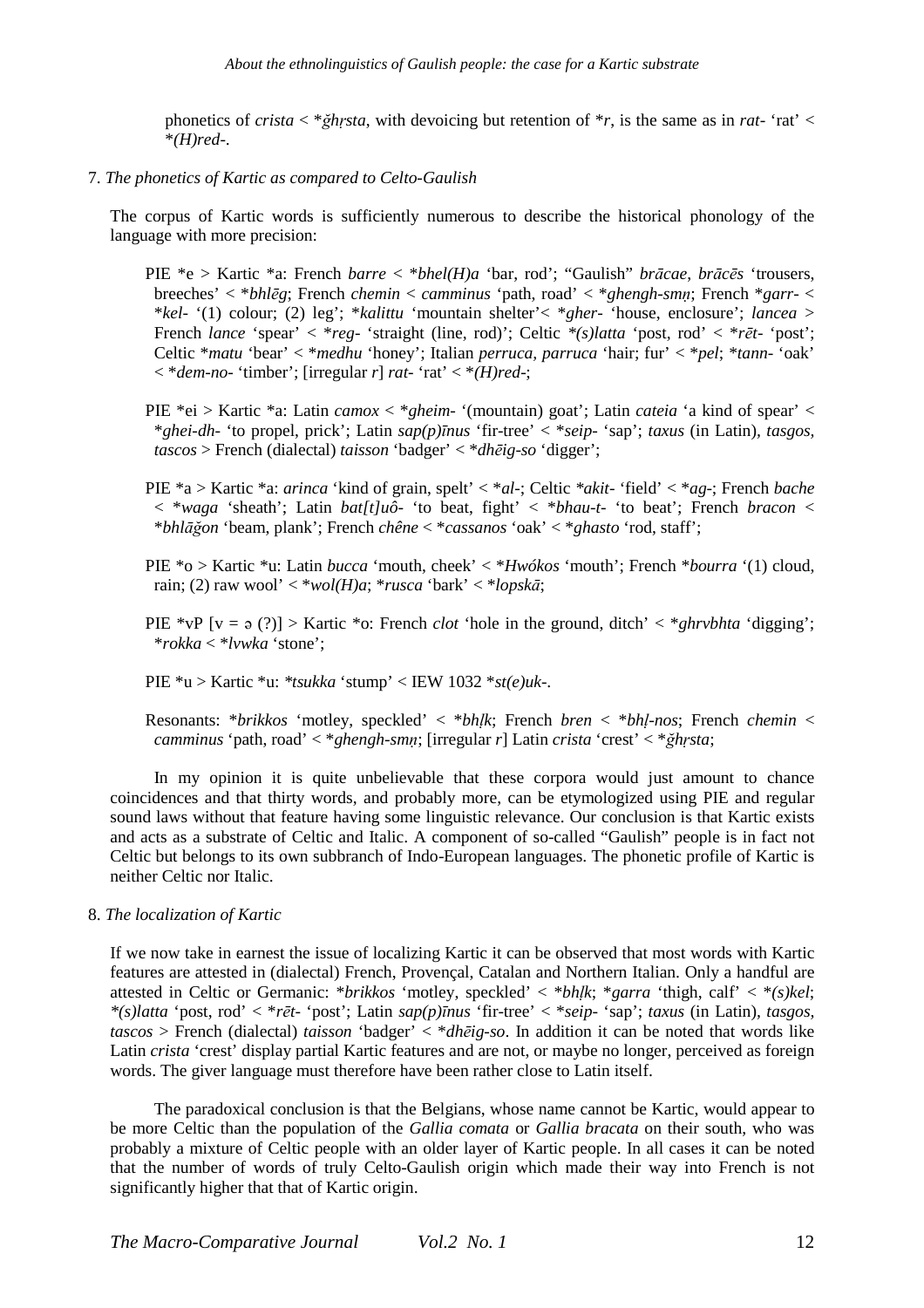### 9. *Kartic and some other Western European substrates and languages*

Kartic shares with another substrate, North-West-Block, the feature of preserving PIE \**p* when Celtic languages uniformly mute this proto-phoneme. Kartic *patta* < \**ped*- can be compared with Dutch *pink* 'little finger' < IEW 808 \**penk(w)* 'finger; five'. Dutch (and Frisian) *pink* can be neither Germanic nor Celtic. In addition it can be noted that Dutch *pier* 'worm' can be derived from IEW 649 \**kwer* 'worm' (apparently a novel idea). This shows that North-West-Block retains \**r* and possibly changes labiovelars into labials, two changes that Kartic does not seem to undergo if the testimony of *taxus* (in Latin)*, tasgos, tascos* 'badger' < \**dhēigw-so* is accepted. This means that Kartic is definitely a different substrate from North-West-Block, as was already expected from their respective locations.

Another potential substrate is the "bird-name language" proposed by Peter Schrijver, with a kind of initial *a*-mobile presumably accented:

- \**mesəl* ~ \**aməsl* 'black-bird': Welsh *mwyalch*, Latin *merula* > French *merle*, OHG *amsla*, *amasla*, *amisla*, *amusla,* OE *ōsle*.
- \**lāw* ~ \**alaw* 'lark': OE *lāverce* > *lark*, OHG *lērahha*, *lērihha*, Middle Dutch *leewerke*, "Gaulish" *alauda.* This item has been borrowed into Finnish as *leivo(nen)*.

It can be noted that "Gaulish" *alauda* cannot be Kartic because of voiced *d*, all the less so as in our opinion this word can be further analyzed as a derivative of IEW \**leu* 'to sing'. Apparently Delamarre (2003) does not cite Schrijver's idea anywhere but one name of the lark happens to be "Gaulish" *bardala* 'singer'. Another example of bird name with *a*-mobile, not listed by Schrijver as far as we know is: Latin *aquila* 'eagle' ~ Germanic \**ku-tya* 'kite', which can be further compared with Celtic forms with *s*-mobile: Old Breton *scubl*, Breton *skoul*, Old Cornish *scoul* 'kite', Welsh *ysglyf*  'bird of prey'; French *écoufle,* Provençal *escofle* 'kite' in Delamarre (2003:269). On our opinion Schrijver's "bird-name language" is also Indo-European.

Kartic therefore appears to be equivalent to neither North-West-Block nor the "bird-name language" with *a*-mobile (and *s*-mobile as well).

### 10. *Conclusion*

In the paper we have tried to make a critical inventory and analysis of available lexical data that can be attributed to "Gaulish" and "Pre-French" substrates. Our survey indicates that the division in three ethnolinguistic entities indicated by Caesar is certainly to be taken in earnest. "Gaulish" people certainly were not just Celtic. In addition to traceably Celtic words it is possible to determine a whole corpus of non-Celtic lexemes that are nevertheless Indo-European. These corpora display a consistent and coherent set of phonetic features that we have called Kartic. It is not just that Kartic has a phonetic coherence but in addition it also has a geographic coherence, pointing to the fact that Celtic languages, and in that case, Celto-Gaulish, was doubtless preceded by an Indo-European language over a vast area sprawling from the Atlantic Ocean to Northern Italy, and from the Pyrenees to Switzerland.

# *References*

ATILF (atilf.atilf.fr).

# BlWg = BLOCH Oscar & von WARTBURG Walther

1994 *Dictionnaire étymologique de la langue française* (10<sup>th</sup> ed.). Paris: PUF.

BRUNAUX Jean-Louis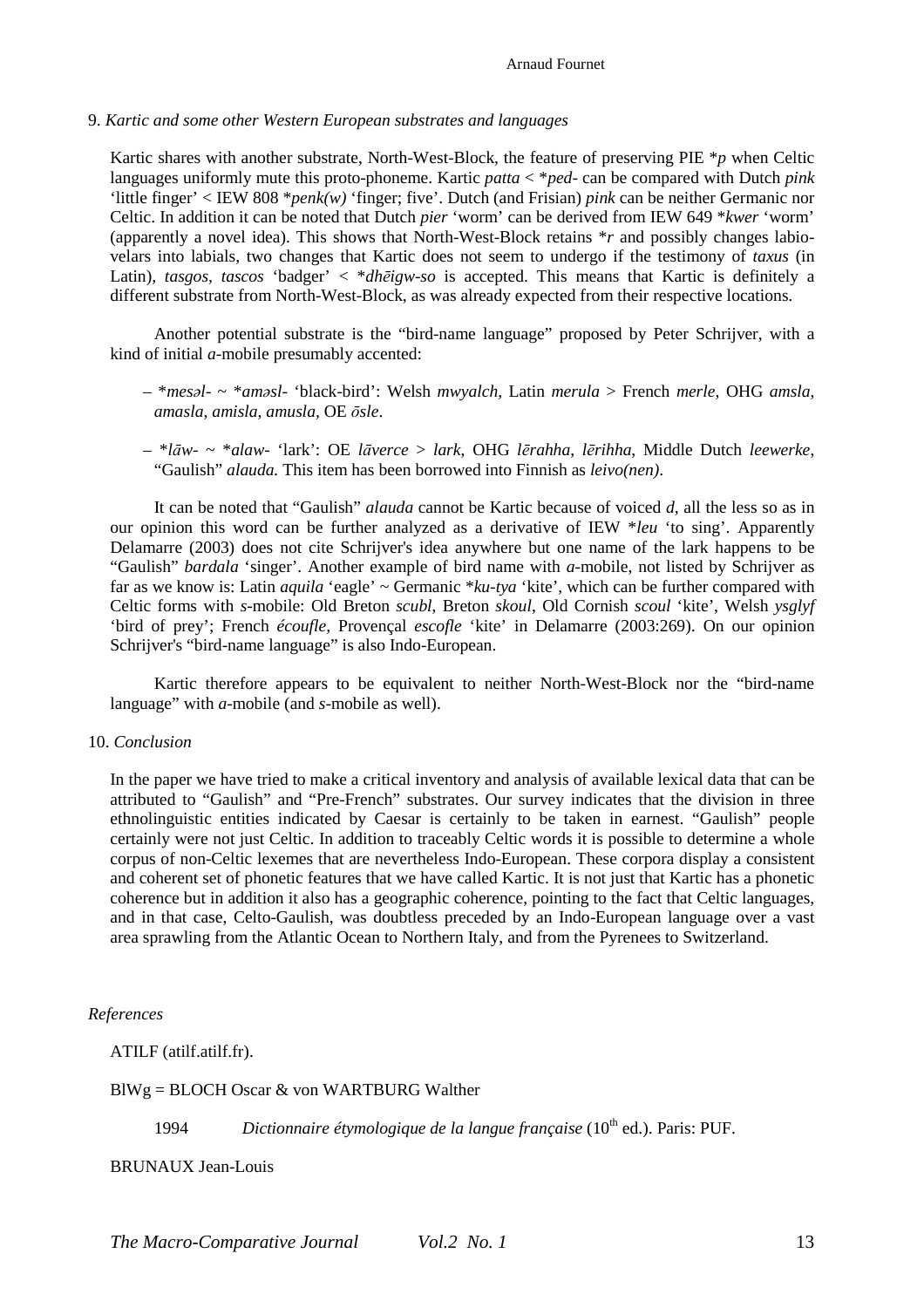2008 *Nos ancêtres les Gaulois*. Paris: Seuil.

# BRUNAUX Jean-Louis

1986 *Les Gaulois. Sanctuaires et rites*. Paris: Errance.

# DAUZAT Albert

| 1964 | Nouveau dictionnaire étymologique et historique. Paris: Klincksieck. |
|------|----------------------------------------------------------------------|
| 1960 | La toponymie français. Paris: Payot.                                 |
| 1980 | Les noms de lieux. Paris: PUF. $(1st$ ed. 1945).                     |

# DELAMARRE Xavier

2003 *Dictionnaire de la langue gauloise : une approche linguistique du vieux-celtique continental*. Paris: Errance.

# DELL = ERNOUT Alfred & MEILLET Antoine

1932 *Dictionnaire étymologique de la langue latine*. Paris: Klincksieck.

## DE VAAN Michiel

2008 *Etymological dictionary of Latin and the other Italic languages*. Leiden: Brill.

# EWFS = GAMILLSCHEG Ernst

1969 *Etymologisches Wörterbuch der französischen Sprache* (2<sup>th</sup> ed.). Heidelberg: Winter

### $FEW = von Wartburg, Walter$

1928- *Französisches Etymologisches Wörterbuch*. Basel et al.: Zbinden et al.

### FORTSON IV Benjamin W.

2010 *Indo-European Language and Culture: An Introduction. Blackwell Textbooks in Linguistics*. Oxford: Blackwell Publishing.

GREIMAS Algirdas. 1994. *Dictionnaire de l'ancien français*. Paris: Larousse.

# IEW: POKORNY Julius

1959 *Indo-Germanisches etymologisches Wörterbuch*. Berne: Francke Verlag.

### KRUTA Venceslas

2000 *Les Celtes. Histoire et Dictionnaire*. Paris: Robert Laffont.

# MATASOVIĆ Ranko

2009 *Etymological Dictionary of Proto-Celtic*. Leiden: Brill.